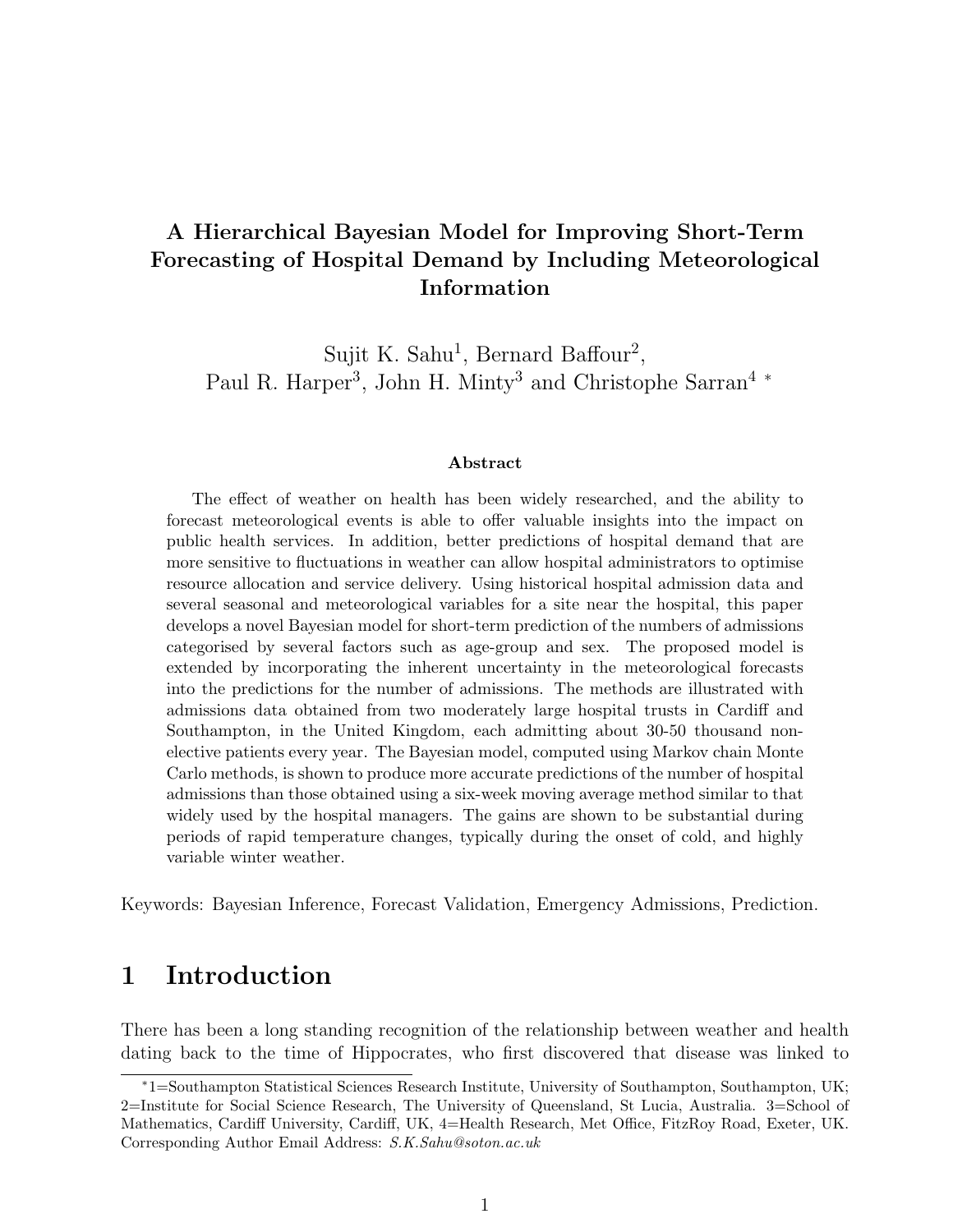changes in weather. In fact, there is a whole scientific discipline, referred to as human biometeorology, which studies the interrelationship between atmospheric conditions and human health, see e.g., Sargeant (1964). In addition, there is a growing wealth of research that suggests that changes in the weather have both direct and indirect influence on human health and/or behaviour. One area of research that has been increasingly investigated is that of excess seasonal mortality and morbidity, in particular during the winter, see, e.g. Curwen (1991), Clinch and Healy (2000), Donaldson and Keatinge (2002), Hajat and Haines (2002), and Healy (2003). Although it is rare for cold weather to kill people directly, cold is indirectly responsible for increased mortality and morbidity through respiratory ailments, notably bronchitis and pneumonia, and through cardiovascular ailments such as coronary heart disease and strokes. This leads to an increase in the demand for hospital services during periods of protracted cold weather. However, various disease conditions have sometimes conflicting relationships with weather. For example, studies have shown that the incidence of coronary heart disease is related to periods of both hot and cold weather (Hajat et al., 2007; Bhaskaran *et al.*, 2010) but the effect of weather on strokes is not clear (Cowperthwaite and Burnett, 2011).

Severe air pollution, in addition to weather, leads to short-term increase in hospital admission rates. In particular, high levels of particulate matter air pollution leads to higher number of admissions of people suffering from chronic obstructive pulmonary disease (COPD), see, e.g. Dominici et al (2006) and high levels of atmospheric ozone concentration leads to incresed number of hospital admissions of pediatric asthma patients, see, e.g. Zhu et al. (2003). As a result, while developing a forecasting model for the number of hospital admissions we also include air pollution as explanatory variables.

The number of hospital admissions naturally varies with many seasonal variables, such as the day of the week and school holidays. For example, typically more people are admitted on a Monday than a Sunday during normal times (i.e. without an on-going epidemic or major events such as closure of a nearby hospital). These seasonal effects along with many characteristics of weather and their interactions are natural strong contenders for explaining the variability of number of hospital admissions throughout the year. However, these relationships contain many confounders, for example, month and the daily average temperature are highly associated and any analysis using both as explanatory factors will be problematic to fit and interpret.

Accurate forecasting of hospital demand along with their uncertainties offers an indispensable source of information on the demand for public health services. Large National Health Service (NHS) hospitals often have long non-emergency demand for their services, and these will be managed much more efficiently if accurate forecasts for the emergency demand for short-term planning horizons, e.g. up to a week, are available. Even a small improvement in the forecasting method has the ability to save millions of pounds annually because of the huge size of their annual spend on these services. This is likely to reduce the, often, long wait-list for hospital services demanded by non-emergency patients, thereby, improving their experience and long-term survival rates.

Given so much importance and so many potential uses for accurate forecasting, it is only natural to expect the hospitals to have access to a system of robust and well calibrated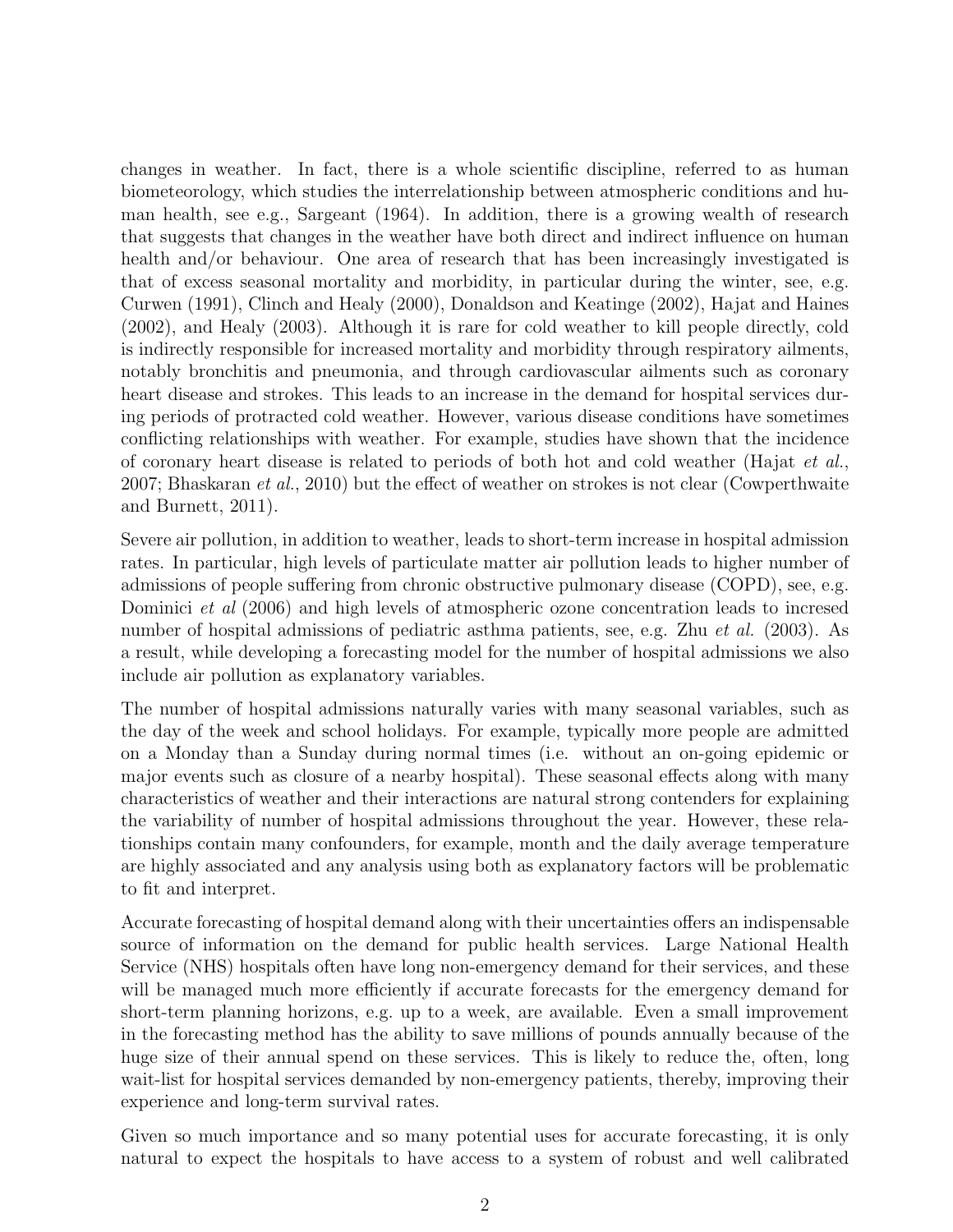forecasting method for their short term planning purposes. However, our experience in working with the two large participating hospitals (Southampton and Cardiff) did not find any mathematical or statistical model whatsoever. The operations departments in these hospitals primarily use expert managerial judgments assisted by simple moving averages that are adjusted, often, using the ad-hoc discretion of the managers, for seasonality. Due to the link between influenza outbreak patterns and hospital admissions (see, e.g. Glezen et al., 1982; O'Brien et al., 2000) a six week moving average is preferred to other short and long-term moving averages. The averages are calculated separately for each day of the week and are sometimes found to work reasonably well. However, the six week moving averages (or in fact any other moving average), as forecasts, are not able to take into account variation in number of admissions due to important covariates such as weather. For example, a sudden cold-spell may only lead to a higher number of admissions next week and the moving average cannot predict this sudden surge in demand because it has not yet seen one. Moreover, as in any non-deterministic forecasting method, it is not possible to assess the associated uncertainties of these forecasts. Without these uncertainties to hand, the managers are not able to discover the true extent of the demand.

The main contribution of this paper is the development of an empirical model for short-term forecasting of hospital demand based on the most important meteorological and seasonal variables. The model, required to be simple to implement and interpret, provides accurate forecasts under normal conditions, i.e., without any natural and human catastrophes, throughout the year. Moreover, the model for admissions makes forecasts for number of admissions categorised by sex and age-group of patients, so informing hospitals how better to use resources. For example, current UK government regulations require that adult patients must be admitted in single-sex wards; our model is able to provide forecasts categorised by both sex and age group which will allow the hospitals to plan for their bed capacity much better in line with the requirement. Furthermore, the daily total number of admissions and their uncertainties are automatically obtained as a by-product of the fine level modelling methods proposed here.

Forecasting using the daily demand model that includes past and current weather naturally requires the future values of weather which are not yet observed. An easy solution here is to pretend the forecasts as the observed values. However, this approach will naturally underestimate the uncertainty in the demand forecasts. Our modelling innovation in this paper takes care of this problem by developing a model linking the observed and forecasted meteorological variables. This model, set in a hierarchical Bayesian framework, permits us to propagate and assess the uncertainties in the forecasts for meteorological variables that are being used to forecast the hospital demand. These methods are illustrated and the models are validated using a running window of validation data spanning over the year 2010 from the Southampton General Hospital in the United Kingdom. A smaller data set is also used to confirm the substantive results from a moderately large hospital in Cardiff.

There has been some limited effort in the literature in developing a model for hospital demand. Congdon (2000) develops a geographic model for patient flow by taking care of patient demand, hospital supply and distance effects. Lowthian et al. (2012) study 10 year trends in demands at an emergency department. Jones et al. (2002) consider forecasting the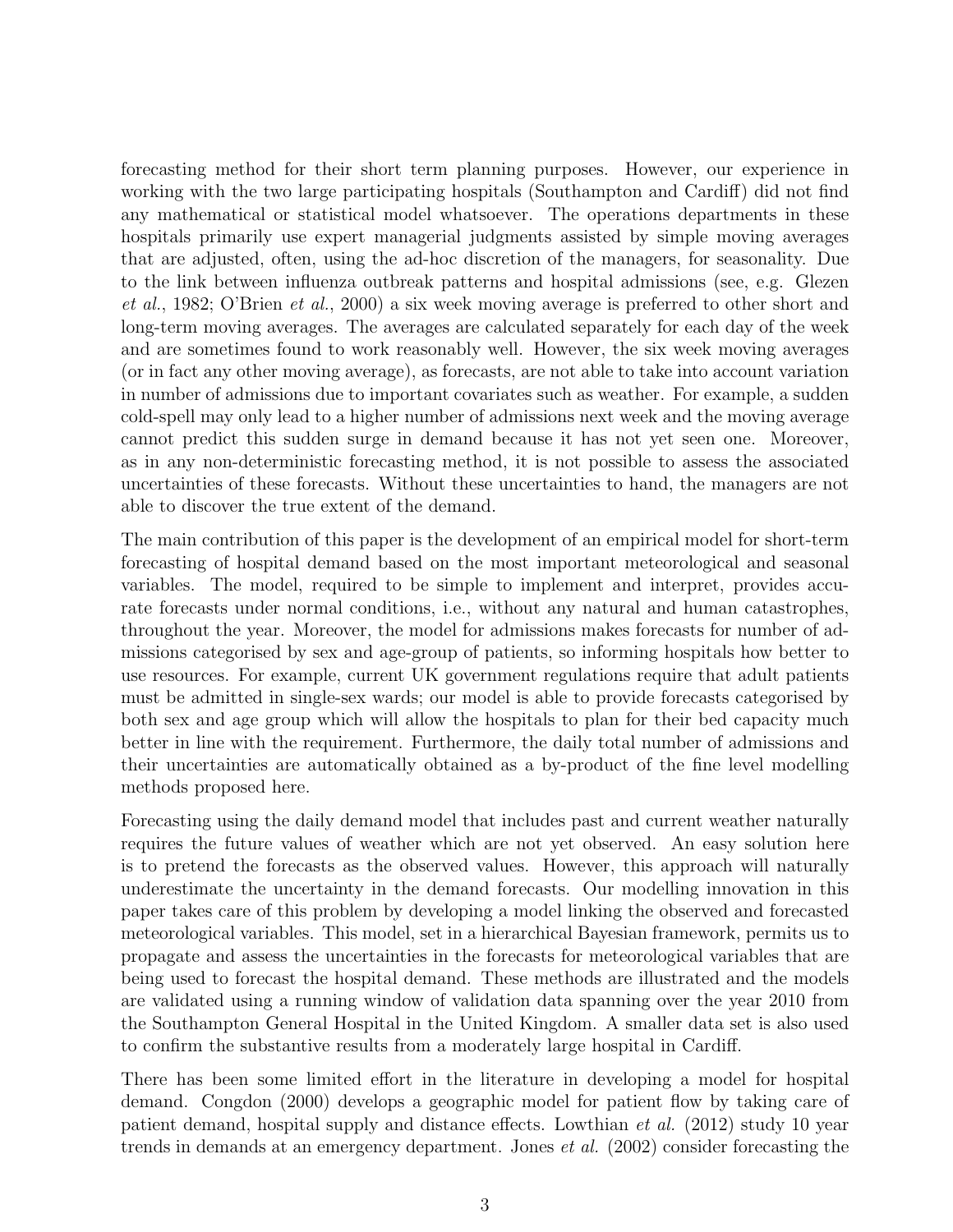daily number of occupied beds due to emergency admissions and finds that it is related to air temperature data. However, none of these papers develop a detailed descriptive model for daily number of admissions as is done in this paper.

The outline of the remainder of this paper is as follows. Section 2 provides a brief description of the data. In the modelling Section 3, a large number of explanatory variables are considered to find the best model for hospital demand. Methods for forecasting using the best model are discussed in Section 4. Section 5 develops the unified Bayesian hierarchical model linking demand and meteorological forecasts. Section 6 validates the proposed methods using past hospital admission and meteorological data. Finally, Section 7 provides some concluding remarks.

# 2 Data description

#### 2.1 Admission Data and Demographic Variables

Individual hospital admission records, anonymised for confidentiality reasons, have been obtained from two participating hospitals in this research project - Southampton University Hospital Trust (SUHT) and Cardiff and Vale University Health Board (CVUHB). SUHT serves a population of around 1.3 million people living in the Southampton and Hampshire area in the south east of England. Owing to its size, it also provides specialist services (such as cardiology and neurosciences) to more than three million people resident in the south of England and the Channel Islands. CVUHB provides health services to a population of around half a million in Cardiff and the Vale of Glamorgan in South Wales. In addition, it provides specialist services (for instance paediatrics care and medical genetics) to the wider population encompassing mid and South Wales, with a population of roughly one million. The analysis is undertaken for both hospitals, but the main results are presented for Southampton and similar results for Cardiff are omitted for brevity.

During the years 2008 and 2009, there have been approximately 94,000 non-elective admissions to the Southampton hospital. Thus there are 127 daily admissions on average that vary considerably by sex and age. It was found that there are more males than females admitted, with there being 65 males and 62 females on average. The average age at admissions is 48 years, in comparison the average age of the UK population is 37 years (Office for National Statistics, 2004). This is consistent with an ageing population since older people are more likely to be hospitalised from age-related conditions such as cancer and cardiovascular diseases.

The hospital operational management does not require the individual ages; instead they work with age split into three groups: *paediatrics*  $(0-17 \text{ year olds})$ , *adults*  $(18-74 \text{ year olds})$ , and *elderly* (aged 75 and above). Therefore, we shall also use these groupings throughout the paper, although it is possible to change the age-groupings according to the needs of individual hospitals. Figure 1 provides the boxplots of the number of admissions for the three age groups further categorised by the day of the week. All three age groups show similar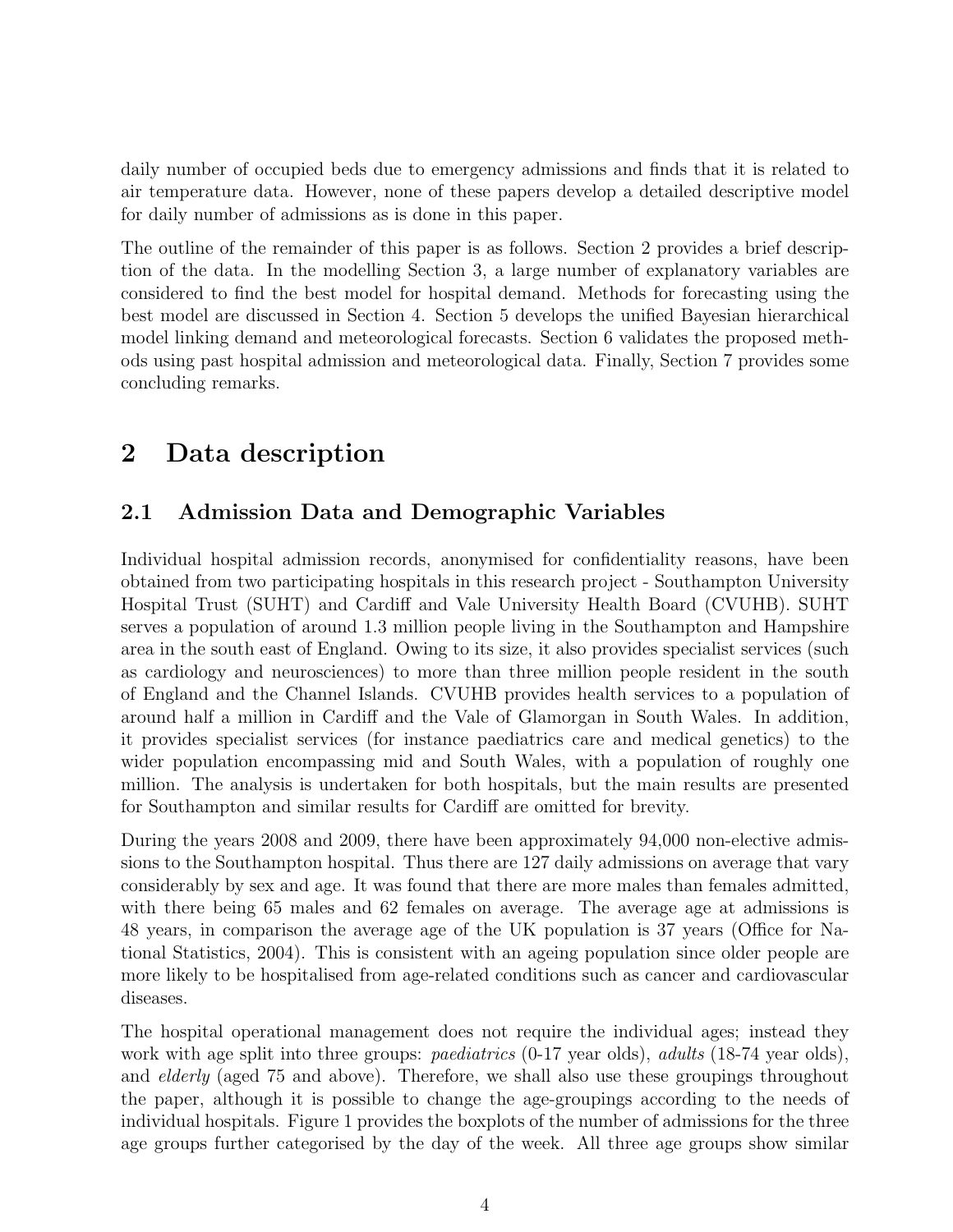patterns: the number of admissions is much higher during the weekdays than weekend with Mondays receiving the highest numbers of admissions on average.

#### 2.2 Meteorological Data

Daily meteorological data from several sites covering the hospital catchment area have been obtained from the UK's national meteorological service, the Met Office. Ideally, the observed meteorological data where the patients live should only be meaningful for explaining weather related illnesses. However, both the participating hospitals (Southampton and Cardiff) draw in patients from surrounding counties, and even across the country, as they are specialist treatment centres. Moreover, the individual hospital records did not include the postcodes of many patients as many of those were unknown and/or many patients were homeless. That is why we assign the meteorological data for the site covering the actual location of the hospital for all the admissions. This simplification can somewhat degrade the effect of weather variables on hospitalisation, but, bearing in mind that our interest is in developing an aggregated hospital level model for daily number of admissions, this seems to be the best alternative compared to other options such as taking a national average of the meteorological variables. It is also reassuring that more than 80% of the total number of admissions come from a circular area of radius ten kilometres with the hospital at the centre. The meteorological data used in modelling will be correct for these patients.

The effect of temperature on the number of daily admissions categorised by the three age groups is summarised in Figure 2. For all three age groups, on average the number of admissions increases as temperature decreases, although it is worth mentioning that cold weather is not the only factor for hospital admissions as we consider different seasonal variables in the next subsection.

Our analysis also examined the effect of other meteorological variables such as average relative humidity and pressure. However, none of those additional variables explained any further variability in the admission data and are omitted henceforth. We have also examined the effect of severe weather events such as floods, snow and gales but none of those explained any further variability in the data. Lastly, we have considered air pollutants such as ozone concentration levels, particulate matter, sulphur and nitrogen dioxides on the number of hospital admissions in addition to temperature. However, many exploratory analyses conducted to assess their effect on admission did not find any meaningful strong relationships at this aggregated level and, as a result, those variables are not considered any further in this paper, although it is clear that these variables will have significant effect on disease specific, such as COPD and asthma, admission rates as mentioned in the Introduction.

#### 2.3 Seasonal Data

Previous analysis makes it clear that the day of the week influences the number of admissions very strongly (Figure 1). It also turns out that the number of admissions is also affected by whether it is a bank holiday. In the UK, there are additional periods when schools are closed,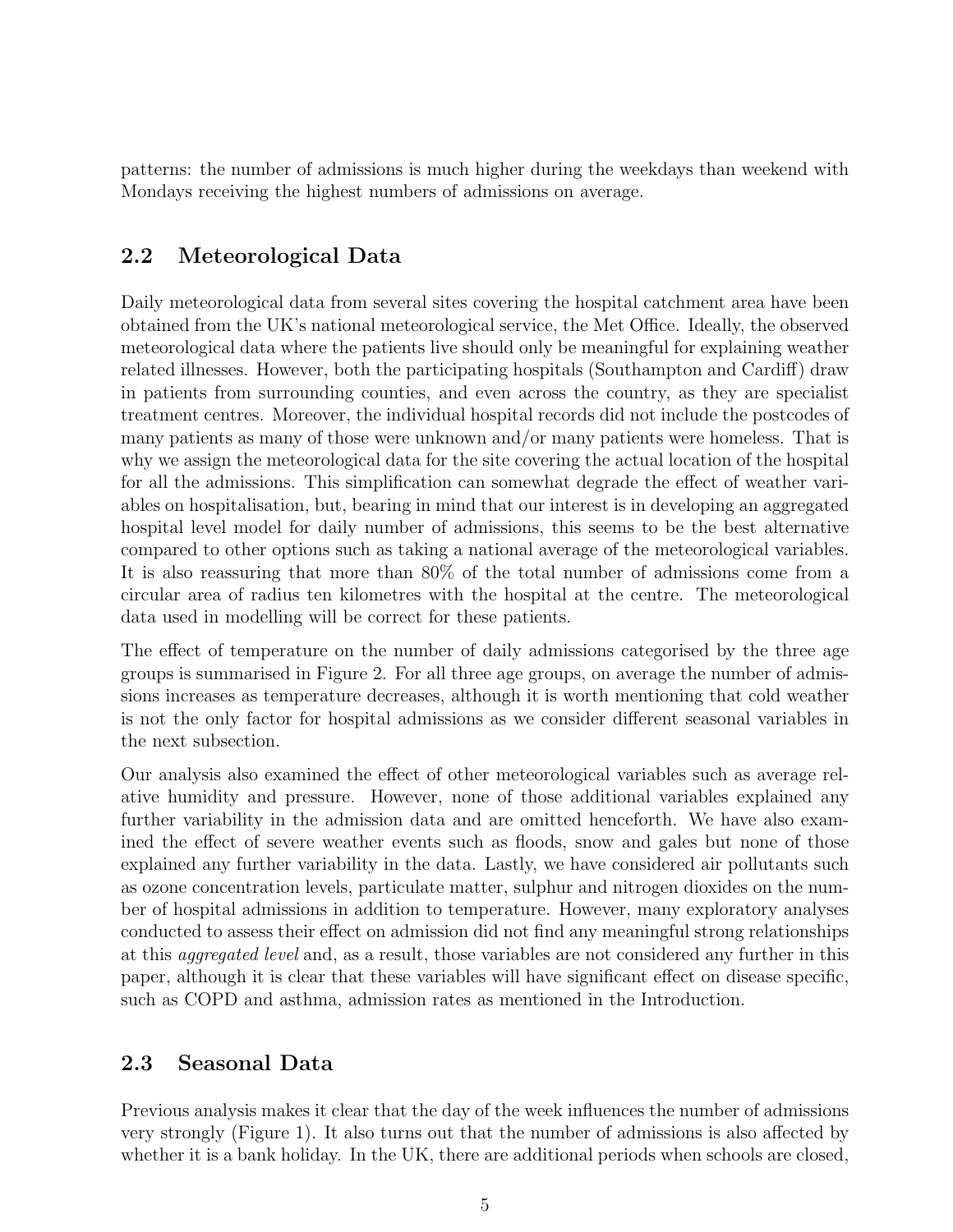either due to there being a half or end of term. There are two bank holiday Mondays, at the beginning and end of May, and one at the end of August. Also, there are public holidays over Easter (Good Friday and Easter Monday), Christmas (Christmas Day and Boxing Day) and New Year's Day. In addition, there are school closures for a week during the half-terms in February, June and October. Schools are also closed for approximately two weeks around Easter, five weeks during July and August and another two weeks during the Christmas and New Year holiday period.

We investigated the effect of holidays on admissions, and found that although there were slight peaks in admissions during Bank holiday weekends, using school holidays showed the effect more clearly. The number of daily admissions drops considerably for the paediatrics and adults but not for the elderly patients during the school holiday periods, see Figure 3. This could possibly be explained by the fact that during school holidays, families with schoolgoing children spend vacations often away from their homes.

The numbers of admissions of the paediatrics and elderly age groups, unlike those in the adult age group, are higher during the winter months of November to March compared to those during the other months (see Figure 4). As is expected, Figure 4 also reveals that the average temperature is lower during the winter months than the summer months. That leads to strong collinearity between the month, treated as a factor, and the continuous explanatory variable temperature in our model for the number of admissions. However, of primary interest here is to forecast dis-aggregated daily number of admissions and not overall monthly totals. Hence, we do not include month as one of the explanatory factors and build our models with daily temperature instead. Seasonal information, such as public and school holidays, contained in the variable month, already enters our model explicitly through the seasonal variables described in this section.

## 3 Model Building and Selection

The response variable to model is the number of daily admissions classified by three age categories and sex. Our main aim here is to build a good explanatory and a predictive model based on the available explanatory variables, i.e. the demographic, meteorological and the seasonal variables. The total number of such variables, their interactions and their lagged effects is very large and as a result model building, fitting and selection using multivariate time series models are computationally prohibitive and are not pursued here. Although it is certainly possible to experiment with multivariate and independent univariate time series models with a small number of seemingly important explanatory variables such as temperature. Instead, we adopt multiple regression models and use model selection criteria such as the Akaike Information Criteria, AIC (Akaike, 1974) and the Bayesian Information Criteria, (BIC) (Schwartz, 1978) to select the best model among all the competing models. In passing, we note that an alternative to the model selection approach here will be Bayesian model averaging for forecasting (Raftery *et al.*, 2005), which may be investigated in futute.

Often, the first step in regression modelling is selecting the scale of the response variable. Here the response variable, the daily number of hospital admissions, categorised by age and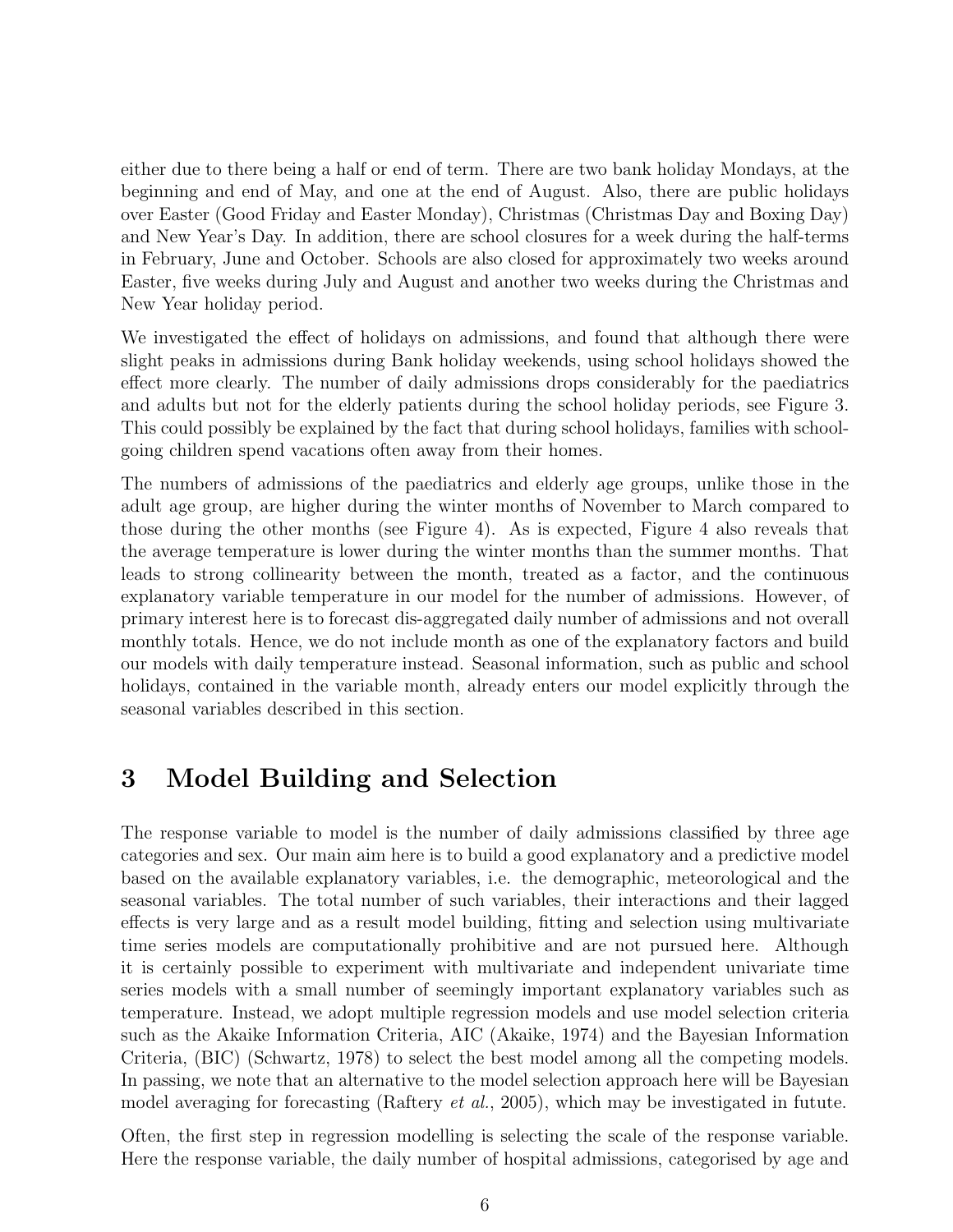sex, is a discrete count variable and can theoretically take the zero value – a reason why we avoid the log transformation. The square-root transformation stabilises the variance for count data for which the Poisson distribution is appropriate, see e.g. Box and Cox (1964). Hence, we adopt this transformation that also encourages symmetry and normality of the residuals. Indeed, the residuals under the square-root transformation were much better behaved than those when data were modelled on the original scale. However, we report all the predictions and their uncertainties on the original scale for ease of use and interpretation by the hospital managers. This allows us to avoid implementing a Poisson generalised linear model that only complicates model fitting but does not provide improved fit and forecasting as evidenced by our analyses, which have been omitted for brevity.

The models are developed using the preceding one year of daily data to capture the effects of seasonality in temperature, school holidays and other variables. Of course, accuracy can be increased by modelling data further in the past. However, one of our main task here is to minimise the amount of data needed to train the models without sacrificing forecast accuracy. Modelling using one year of past data was found to be the best option under these considerations. In Section 6 we provide evidence of accurate forecasting based on several data sets each for a running window of one year.

We define the model as follows. Let  $Y_{ijt}$  denote the number of admissions on the square root scale for the *i*th sex (*i* = 1 for female and 2 for male), *j*th age group (*j* = 1, 2, 3 respectively for paediatrics, adult and elderly) and the day where  $t = 1, \ldots, 365(= T)$  corresponding to one year's data for modelling. We also introduce the matrices  $X_{1t}$ ,  $X_{2t}$  and  $X_{3t}$ , each of appropriate order, that collect the demographic, meteorological and seasonal variables, respectively. In our modelling  $X_{1t}$  contains the age and sex information. The meteorological variables,  $\mathbf{X}_{2t}$ , contain a large number of variables pertaining to the weather (such as temperature, humidity, rainfall and wind speed) and air quality (such as the levels of carbon monoxide, ozone and particulate matter in the atmosphere). Since there is often a lag between weather conditions and mortality/morbidity we also looked at the lagged daily values up to three weeks. The seasonal data,  $\mathbf{X}_{3t}$ , consist of temporal information including the day of the week and month, and other seasonal information such as the season and whether or not it was a school holiday or bank holiday.

The most general form of our regression model is:

$$
Y_{ijt} = g(\mathbf{X}_{1t}, \mathbf{X}_{2t}, \mathbf{X}_{3t}) + \epsilon_{ijt},
$$
\n(1)

for  $i = 1, 2$  and  $j = 1, 2, 3$  and  $t = 1, \ldots, T$ , where  $g(\cdot)$  is a general regression function that may include all the variables,  $\mathbf{X}_{1t}, \mathbf{X}_{2t}, \mathbf{X}_{3t}$  and their first and second order interactions, and  $\epsilon_{i j t}$  is the error term. The general model (1) constitutes a huge number of possible regression models including all the demographic, meteorological, and seasonal variables. We assume that these variables are able to take care of the temporal dependence in the daily data and hence we assume the errors,  $\epsilon_{ijt}$  to be independently and identically distributed as Gaussian random variables with mean 0 and unknown variance  $\sigma^2$ . This independence assumption will be diagnosed by performing appropriate residual analyses, see below.

These multiple regression models, being non-Bayesian, facilitate faster computation so that the initial screening can be performed within a reasonable amount of computing effort and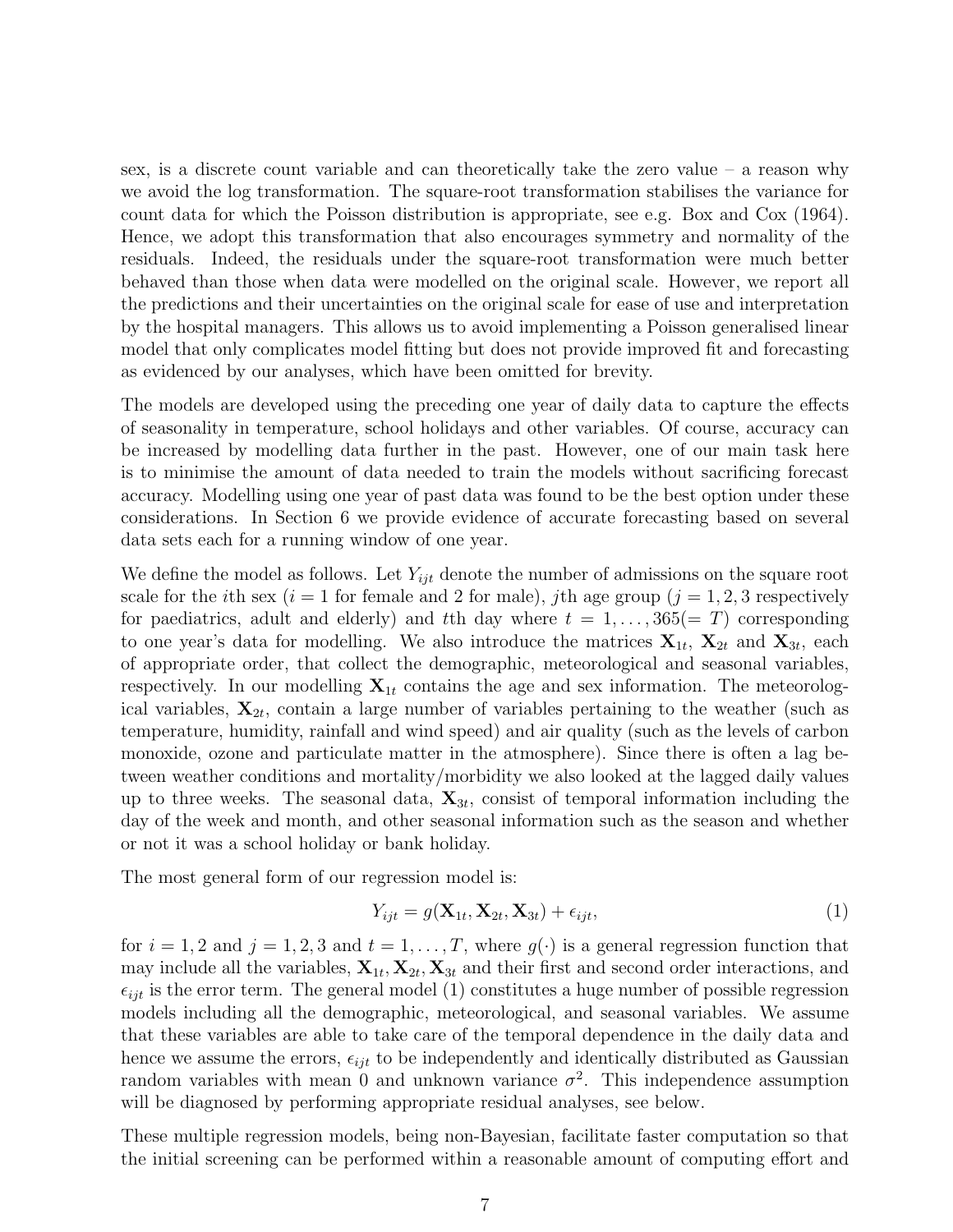time. Bayesian modelling of the data, especially for inference and forecasting purposes, proceeds with the chosen explanatory variables as is a common practice in the literature, see e.g. Sahu *et al.* (2007) for an ozone concentration modelling problem with many meteorological variables as the explanatory variables.

An extensive model search was performed using many step-wise model selection procedures using the BIC criterion for the initial screening of the explanatory variables. In all investigations, the age-group turns out to be the most important explanatory factor, followed by sex, day of week, the minimum temperature last week and mean daily temperature. In addition, the model with the interaction terms age-sex and age-minimum temperature last week was found to be the best according to the BIC criterion. The interaction terms improved the descriptive capability of the model significantly and the multiple  $R^2$  increased from 76.50% for the main effects only model to 80% for the interaction model fitted to the Southampton data. For the Cardiff data set the multiple  $R^2$  improved from 85.35% to 90% showing a very good model fit.

As in any regression modelling, an investigation was taken into the behaviour of the residuals using diagnostics plots. Two most important diagnostic plots, viz. the Anscombe residual plot and the normal probability plot did not show any unusual patterns that could suggest any substantial departure from the model assumptions. This was to be expected since the data had already been transformed to stabilise the variance and to encourage symmetry.

A further important issue in the residual analysis here is to check for serial correlation since the modelled data are temporally correlated as mentioned above. Toward this end we have obtained the lagged residual plots (shown in Figure 5), plotting  $r_{ijt}$  against  $r_{ijt-1}$  for each of six combinations of  $i$  and  $j$  corresponding to two levels of sex and three levels of age where  $r_{ijt}$  denotes the residual corresponding to  $\epsilon_{ijt}$ . None of these plots showed any trend or pattern and all of them showed a random scatter. Thus the independence assumption in the model is deemed to be justified and henceforth we proceed with this model.

The best fitted regression model is given by

$$
Y_{ijt} \sim N(\mu_{ijt}, \sigma^2),\tag{2}
$$

.

where

$$
\mu_{ijt} = \beta_0 + \alpha_i + \gamma_j + h(t) + w(t) + \lambda_m m_t + \lambda_n n_t + (\alpha : \gamma)_{ij} + (\gamma : n_t)_j
$$

Here  $\beta_0$  is the intercept term;  $\alpha_i$  is the additional intercept for sex and it is zero for females;  $\gamma_j$  is the effect of the j<sup>th</sup> age group and it is zero for paediatrics;  $h(t)$  is the school holiday effect and it is zero for non-school holidays,  $w(t)$  is the day of the week effect and it is zero for Sundays;  $\lambda_m$  is the coefficient of mean temperature  $m_t$  on day  $t$ ;  $\lambda_n$  is the coefficient of minimum temperature  $n_t$  on day  $t - 7$  i.e. a week before;  $(\alpha : \gamma)_{ij}$  is the age-sex interaction term; and  $(\gamma : n_t)_j$  is the age and minimum temperature last week interaction term. In the two interaction terms, the parameter value is constrained to be zero when any of the factors is at their first level, e.g.  $(\gamma : n_t)_1 = 0$ . Thus, the model is described by 18 regression parameters  $\beta_0$ ,  $\alpha_2$ ,  $\gamma_2$ ,  $\gamma_3$ , one parameter  $h(t)$  when the day t is not a school holiday, six  $w(t)$ for the six days of the week (Monday-Saturday)  $w(t) = 0$  when t corresponds to a Sunday;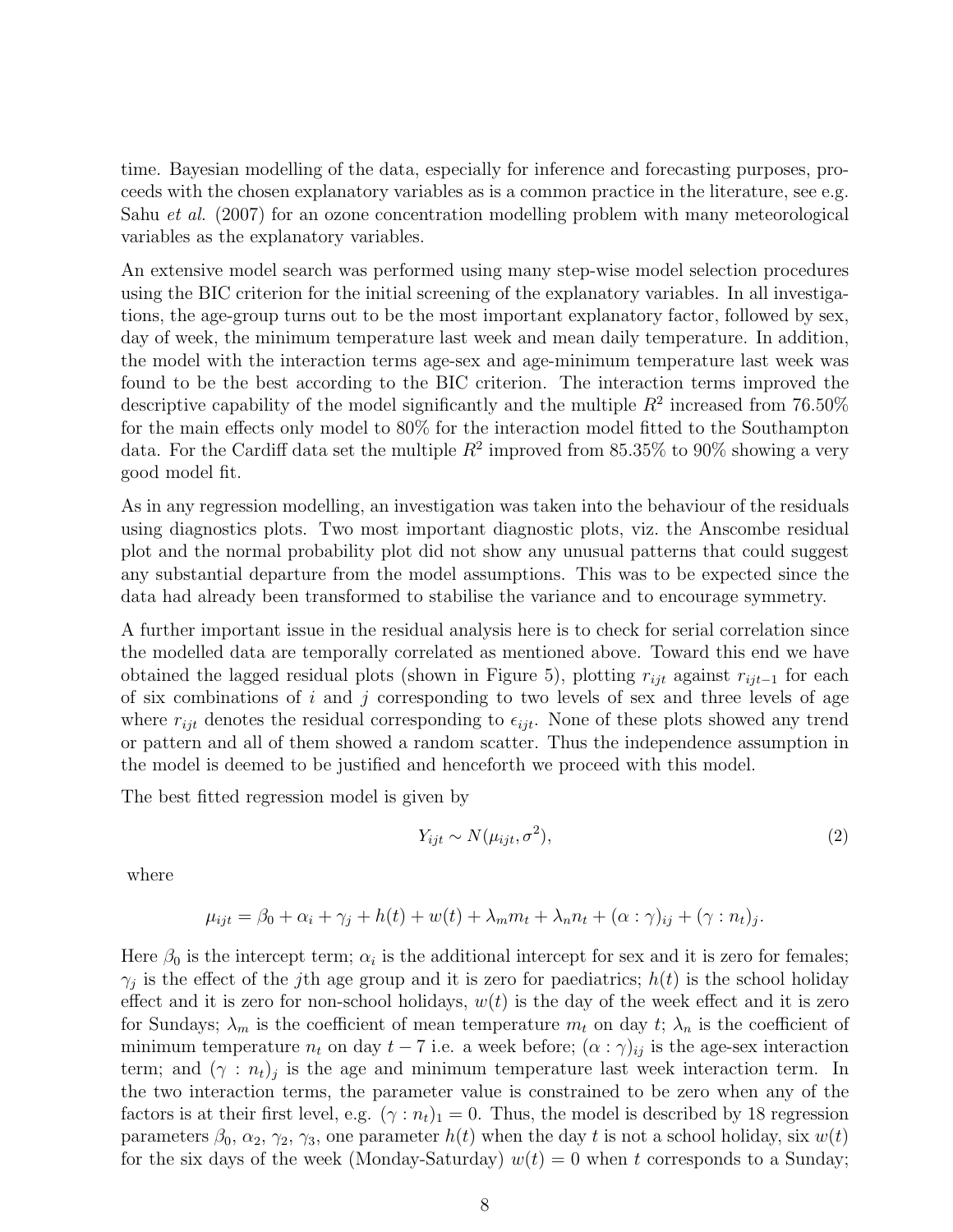$(\alpha : \gamma)_{22}$ ,  $(\alpha : \gamma)_{23}$ ,  $(\gamma : n_t)_2$  and  $(\gamma : n_t)_3$ . Collectively we denote these 18 parameters by  $\beta$ and denote the regression model (2) by the notation

$$
\mathbf{Y} = X\boldsymbol{\beta} + \boldsymbol{\epsilon}
$$

by stacking the individual  $Y_{ijt}$ 's and the  $\epsilon_{ijt}$ 's in any suitable order. Here X denotes the resulting design matrix.

Table 1 provides the parameter estimates of the best model fitted separately to the Southampton and Cardiff data. The main effects, due to sex, day of the week, and holiday, are broadly similar for the models fitted to data from two hospitals, pointing to perhaps a broad socioeconomic phenomenon. However, the Cardiff hospital admits a significantly smaller proportion of elderly than paediatric patients. Daily mean temperature and minimum temperature last week are both significant for the Southampton data, but they are not significant for the Cardiff data. Nevertheless, the interaction effect of age group and temperature last week is significant for both the data sets. Hence, we keep this effect and the corresponding main effects in the model. We keep the daily mean temperature in the model for Cardiff data for the sake of convenience in having to fit and forecast one model for both the hospitals.

#### 4 Forecasting

Recall that our main objective is to provide forecasts of number of admissions up to seven days in advance. According to the best model (2), the forecast distribution of the number of admissions, looking ahead at day T, for k days in advance,  $k = 1, \ldots, 7$  has the mean given by

$$
\mu_{ijT+k} = \beta_0 + \alpha_i + \gamma_j + h(T+k) + w(T+k) + \lambda_m m_{T+k} + \lambda_n n_{T+k} + (\alpha : \gamma)_{ij} + (\gamma : n_{T+k})_j. \tag{3}
$$

The plug-in approach, under classical inference methods, simply replaces the parameters by their estimates in the above forecasting mean and reports the forecast by the corresponding estimate  $\hat{\mu}_{ijT+k}$ . The forecast standard error can also be calculated using standard methods.

There is a problem, however, when forecasting in a typical real time situation, exactly where we envision the primary use of these models. Calculation of the forecasts will require us to know the observed mean temperatures for the *future* days,  $T+k$ , for  $k = 1, \ldots, 7$ . Obviously, this is impossible. Note that this problem does not arise for the minimum temperature last week,  $n_{T+k}$ , since  $n_{T+k}$  is the minimum temperature on day  $T + k - 7$  which has been observed already, for all  $k = 1, ..., 7$  at day T. Returning to the problem, a straightforward solution is to replace the  $m_{T+k}$  by the k-day ahead forecasted temperature,  $f_T^{(k)}$  $T^{(\kappa)}$  say, provided by the Met Office on current day  $T$ . However, as can be expected there will be differences between the observed and the forecasted temperatures, and, usually, uncertainty in the forecasted temperatures  $f_T^{(k)}$  will increase for increasing values of k. These uncertainties in the forecasted temperatures must be propagated into the forecasts for the number of admissions using sound methodologies.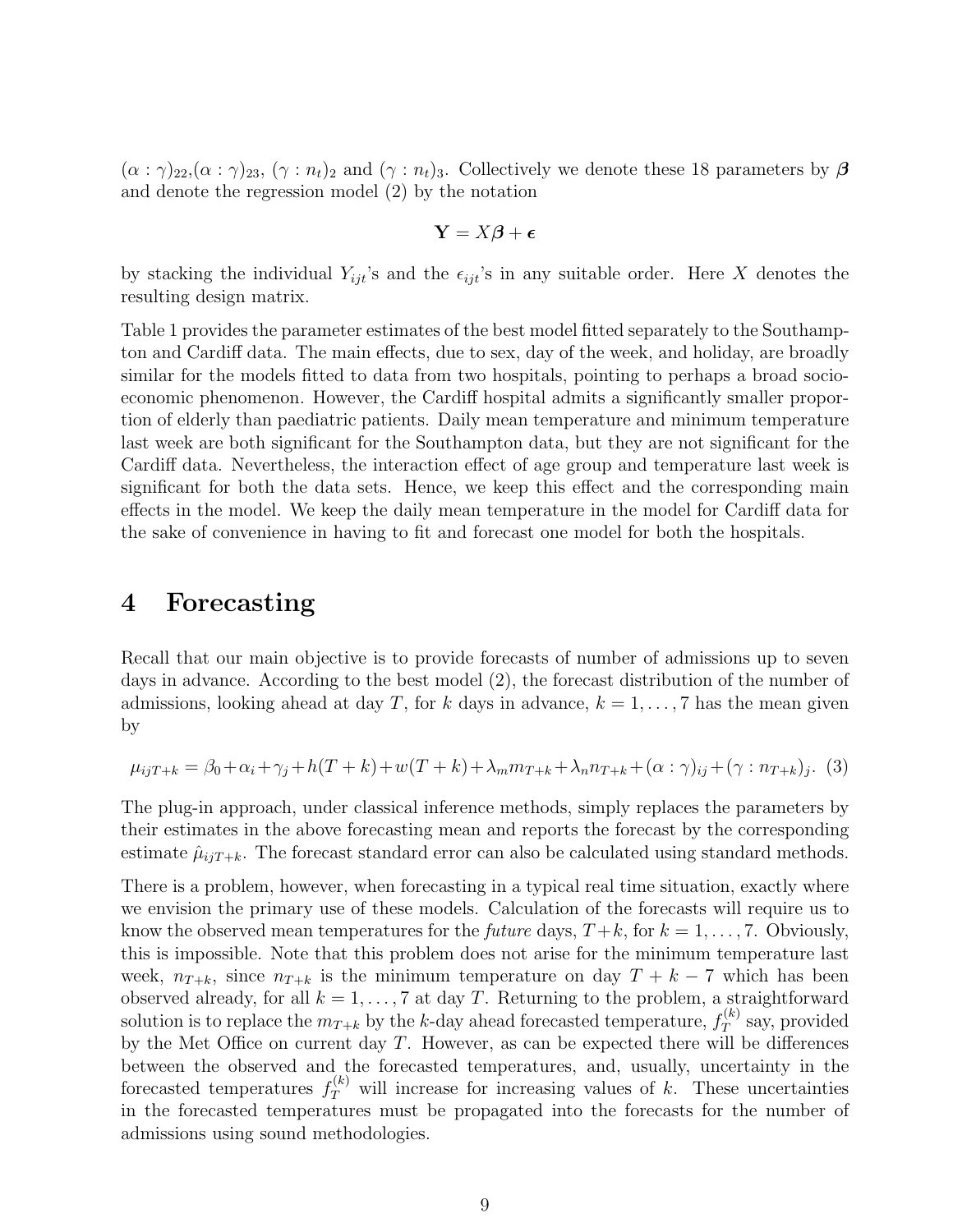The estimation of the uncertainties in the forecasted temperatures and their refinements is possible with the help of past observed data for a number of days and the forecasts that were made for them. Suppose that we have the observed mean temperatures,  $m_t$  and its k-day ahead forecast  $f_{t-k}^{(k)}$  made at day  $t-k$  for each  $k = 1, ..., 7$  and  $t = 1, ..., L$  days. The dates for these data do not have to coincide with the dates for the admission data, and as a result L does not have to be equal to T. This is an auxiliary data set that will be used to refine the forecasts and to propagate the uncertainty in these forecasts into the admissions model. In fact, in our hierarchical modelling we will assume that these data are independent of the admissions data and the meteorological data used in the model (2).

The forecasts of the temperature, being output of numerical computer simulation model, are sometimes biased and a simple bias correction model is given by:

$$
m_t = a_k + b_k f_{t-k}^{(k)} + \eta_t^{(k)}, \quad t = 1, \dots, L,
$$
\n(4)

for each of  $k = 1, ..., 7$ , where we assume that the errors  $\eta_t^{(k)} \sim N(0, \tau_k^2)$  independently. The parameters  $a_k$  and  $b_k$  measure the additive and the multiplicative biases in the forecast  $f_{t-k}^{(k)}$  $t_{t-k}^{(k)}$  for the observation  $m_t$ , see e.g. Fuentes and Raftery (2005) regarding the biases in a computer model. The parameter  $\tau_k^2$  corresponds to the uncertainty in the residuals and may increase with k.

Our proposal here is to fit model  $(4)$  for each k separately, possibly with available independent past data, and thereby to estimate  $a_k$  and  $b_k$  along with their uncertainties. Once this modelling has been performed, we can replace the unobserved  $m_{T+k}$  by the refined forecasts

$$
\hat{m}_{T+k} = \hat{a}_k + \hat{b}_k f_T^{(k)}, \quad k = 1, \dots, 7
$$
\n(5)

in the admission forecasting model (3), where  $\hat{a}_k$  and  $\hat{b}_k$  denote the estimates of  $a_k$  and  $b_k$ . This method, however, will not incorporate the uncertainties in the parameter estimates  $\hat{a}_k$ and  $b_k$  into the forecasts for the number of admissions. In fact, it is not straightforward to propagate these uncertainties in a coherent manner using classical inference methods. Instead, we propose to perform this task using a Bayesian hierarchical model in the next section.

### 5 Hierarchical Bayesian Modelling

#### 5.1 Model Specification

At the top level of the Bayesian hierarchy, we continue to assume the admission model (2), and in the following discussion use the simplified notation  $\mathbf{Y} \sim N(X\boldsymbol{\beta}, \sigma^2 I)$  where I is the identity matrix of appropriate order. This Bayesian model is completed by assuming suitable prior distributions for  $\beta$  and  $\sigma^2$ . For  $\beta$  we assume the default vague prior where each component is assumed to be independently normally distributed with mean 0 and a large variance 10<sup>4</sup>. We assume that the precision parameter  $1/\sigma^2$  follows the gamma distribution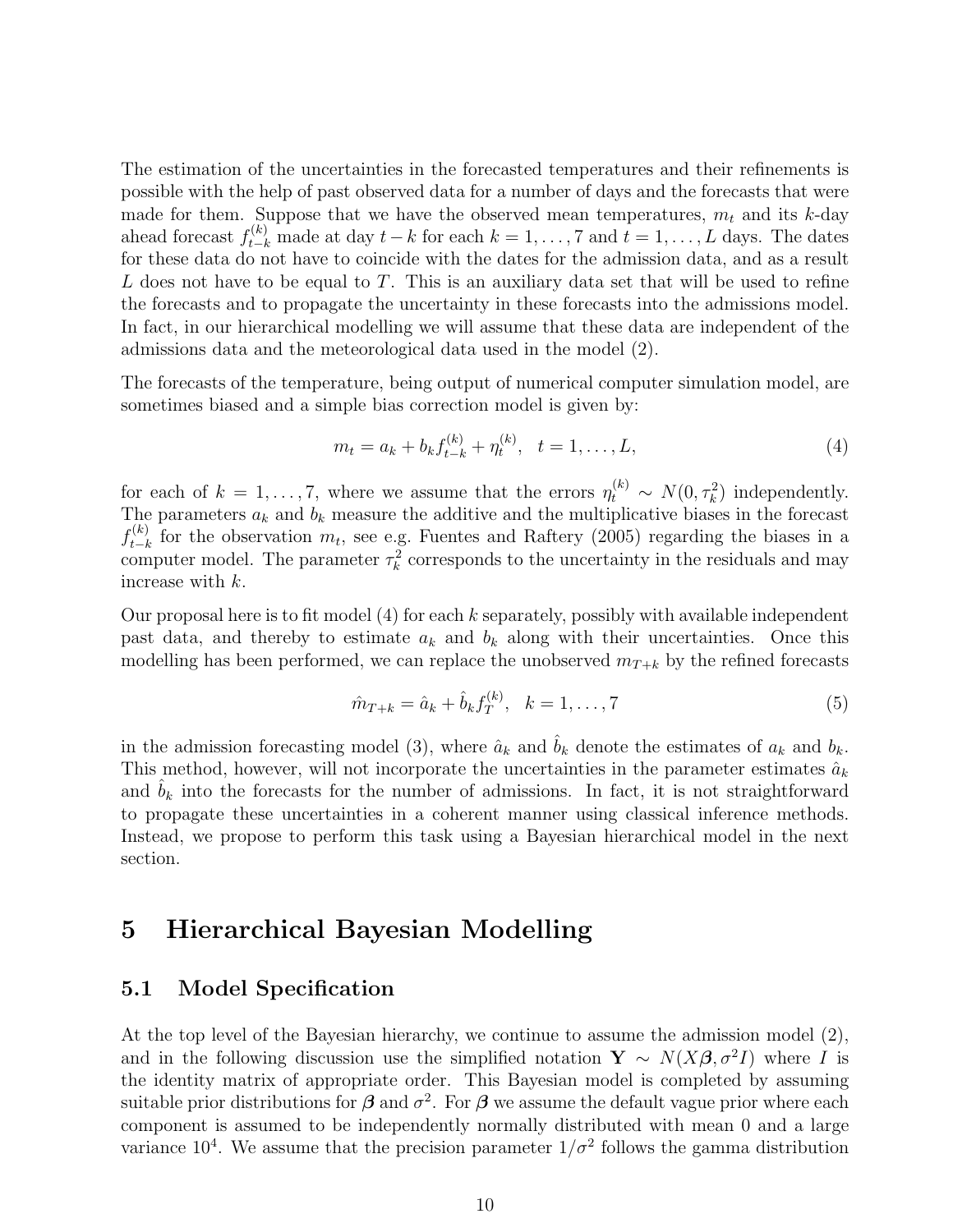with parameters  $\nu > 0$  and  $\xi > 0$  where the gamma distribution has mean  $\nu/\xi$ . In our implementation, we choose  $\nu = 2$  and  $\xi = 1$  to have a proper prior specification that avoids the pitfalls of improper prior distributions, see e.g. Sahu *et al.* (2007). This prior distribution will be assumed for all variance parameters in the modelling development below.

Independently of the admissions model we assume model (4) for the observed temperatures based on the forecasts. As in the above paragraph, we assign independent normal prior distribution with mean 0 and variance  $10^4$  for each of the parameters  $a_k$  and  $b_k$ , for  $k =$ 1,..., 7. The parameters  $1/\tau_k^2$  are given independent gamma prior distributions each with hyper-parameter  $\nu$  and  $\xi$ .

The joint posterior distribution of all the parameters  $\beta$ ,  $\sigma^2$ ,  $a_k$ ,  $b_k$ , and  $\tau_k^2$  for  $k = 1, \ldots, 7$ , denoted by  $\theta$  is obtained from the above specifications using standard methods, the details are omitted. It is important to note that there is no possibility of feedback from the temperature observation and forecast model (4) to the admission model (2) since the posterior distributions of the parameters under each model are calculated independently.

Table 2 provides the Bayes estimates of  $a_k$ ,  $b_k$  and  $\tau_k^2$ , for  $k = 1, ..., 7$  fitted to the observed temperature and forecasts data for Southampton for the 365 days in the year 2010. The estimates show that the 1-3 days ahead forecasted temperatures are significantly upwardly biased, perhaps due to the small data set from a single site that has been used for this model fitting. The bias is not significant for the 4-7 days ahead forecasts. Moreover, as expected there is no significant multiplicative bias since the 95% credible intervals for  $b_k$  all include the value 1. The estimates of the variances,  $\tau_k^2, k = 1, \ldots, 7$  are expected to increase with  $k$ , but, on the contrary, a dip is observed for the 3-day ahead forecasts. This is explained as follows. The forecasts for days 1 and 2 come from the Met Office's Global Unified Model and are deterministic forecasts. The forecasts for days 4 and beyond come from the European Community's model ensemble mean. The forecast for day 3 is a mixture (blend) of the two sources of forecasts. It has been found that the blending of models provide much better forecasts, see e.g. Evans et al. (2000) and Bowler et al. (2008).

#### 5.2 Forecasting

The adopted Bayesian paradigm is particularly attractive for the task of forecasting the number of admissions. Here each forecast will have a posterior predictive distribution that is derived as follows. First, note that the forecast distribution for  $Y_{ijT+k}$ , conditional on the parameters, will be  $N(\mu_{ij}T_{+k}, \sigma^2)$  where  $\mu_{ij}T_{+k}$  is given by (3). The mean  $\mu_{ij}T_{+k}$  depends on the future temperature observation  $m_{T+k}$  which is specified, according to (4), to be:

$$
m_{T+k} \sim N(a_k + b_k f_T^{(k)}, \tau_k^2), \quad k = 1, \dots, 7
$$
 (6)

conditional on the parameters  $a_k$ ,  $b_k$  and  $\tau_k^2$ .

Second, the posterior estimates of  $a_k$ ,  $b_k$  and  $\tau_k^2$  along with the Met Office provided  $f_T^{(k)}$ T will enable computation of the posterior predictive distribution of  $m_{T+k}$  given the past temperature and forecast data. This posterior predictive distribution of  $m_{T+k}$  will then need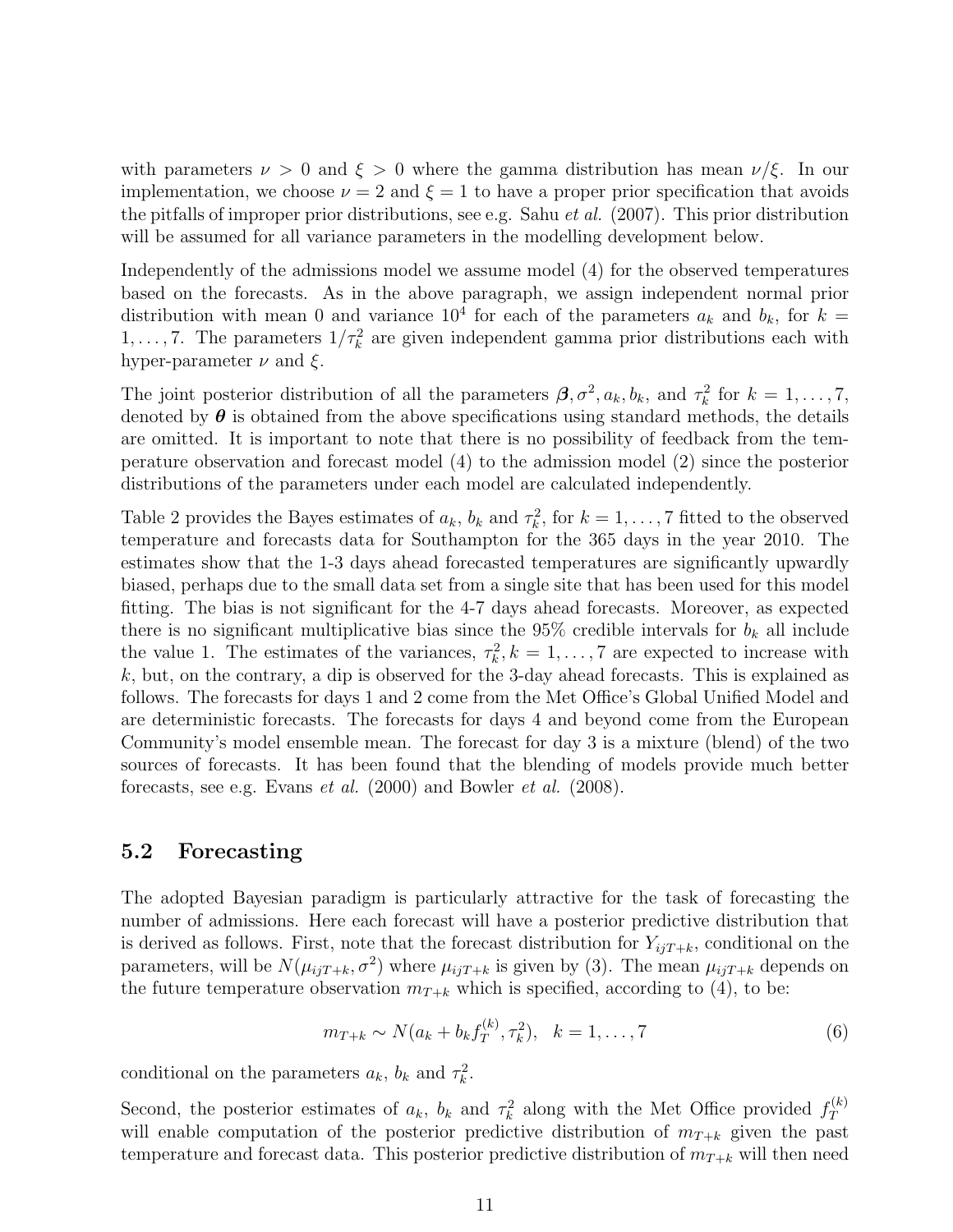to be combined with the posterior distribution of  $\beta$  and  $\sigma^2$  to obtain the posterior predictive distribution of  $Y_{ijT+k}$  given all the past admission, meteorological and seasonal data.

A quick plug-in approach, that has an obvious analogue in classical inference methods, is to use the posterior means of  $a_k$  and  $b_k$ , say  $\hat{a}_k$  and  $b_k$  respectively, in (5), and then proceed with the admission forecasting model (3) replacing  $m_{T+k}$  by  $\hat{m}_{T+k}$ . This method, however, will not be able to assess the uncertainties in the forecasts and that is why we adopt the following Monte Carlo simulation method.

The posterior predictive distribution of the forecast  $Y_{ijT+k}$  is obtained by composition sampling based on Markov Chain Monte Carlo (MCMC) methods as follows. We first obtain the samples  $\boldsymbol{\theta}^{(s)}, s = 1, \ldots, S$  for a large value of S from the joint posterior distribution of  $\boldsymbol{\theta}$ given all the data. Then for each s we obtain

$$
m_{T+k}^{(s)} \sim N\left(a_k^{(s)} + b_k^{(s)} f_t^{(k)}, \tau_k^{2(s)}\right), k = 1, \ldots, 7.
$$

At the next step we obtain

$$
Y_{ijT+k}^{(s)} \sim N\left(\mu_{ijT+k}^{(s)}, \sigma^{2(s)}\right), k = 1, ..., 7
$$

where  $\mu_{ii7}^{(s)}$  $\sum_{i,jT+k}^{(s)}$  is obtained from (3) after replacing the parameters by their simulated values in  $\boldsymbol{\theta}^{(s)}$ , and  $m_{T+k}$  by  $m_{T+k}^{(s)}$  $Y_{T+k}^{(s)}$ . Once, we have the samples  $Y_{ijT}^{(s)}$  $i_{ij}^{(s)}(s)$   $s = 1, \ldots, S$  we transform these back to the original scale (here by simply squaring each value). The MCMC samples on the original scale are averaged to estimate the forecast mean of  $Y_{i,jT+k}$ . The samples are also used appropriately to obtain the standard errors of the averages and the 95% forecast intervals. In our implementation we take  $S = 5000$  after discarding the first 1000 iterates, although MCMC convergence is not an issue at all. Moreover, the computations are fast because of conjugacy.

#### 6 Analysis and Forecast Validation

The success of the proposed methodology is to be judged wholly by the performance of the validation forecasts for hold-out data spread over an entire year – so that the model can be trusted for a whole calendar year that includes all the seasons. However, it is also clear that the considered year may miss severe weather, by chance, and additional experimentation may be necessary. In fact, this is recommended in the discussion Section 7 where it is also emphasised that the model be re-calibrated with most recent data as much as possible.

Our validation method with one year's data requires us to use a moving window of one year's data for modelling and then comparing the forecasted number of admissions with the observed ones, categorised by the six age-group and sex combinations, for the next seven days. At each day, the previous year's data are used to fit the model, and then we predict ahead for the next seven days. Thus, when the moving window advances by just a day, ideally, we need to compare the  $15,330 (= 365 \times 6 \times 7)$  forecasts with the  $2,190 (= 365 \times 6)$ observed values.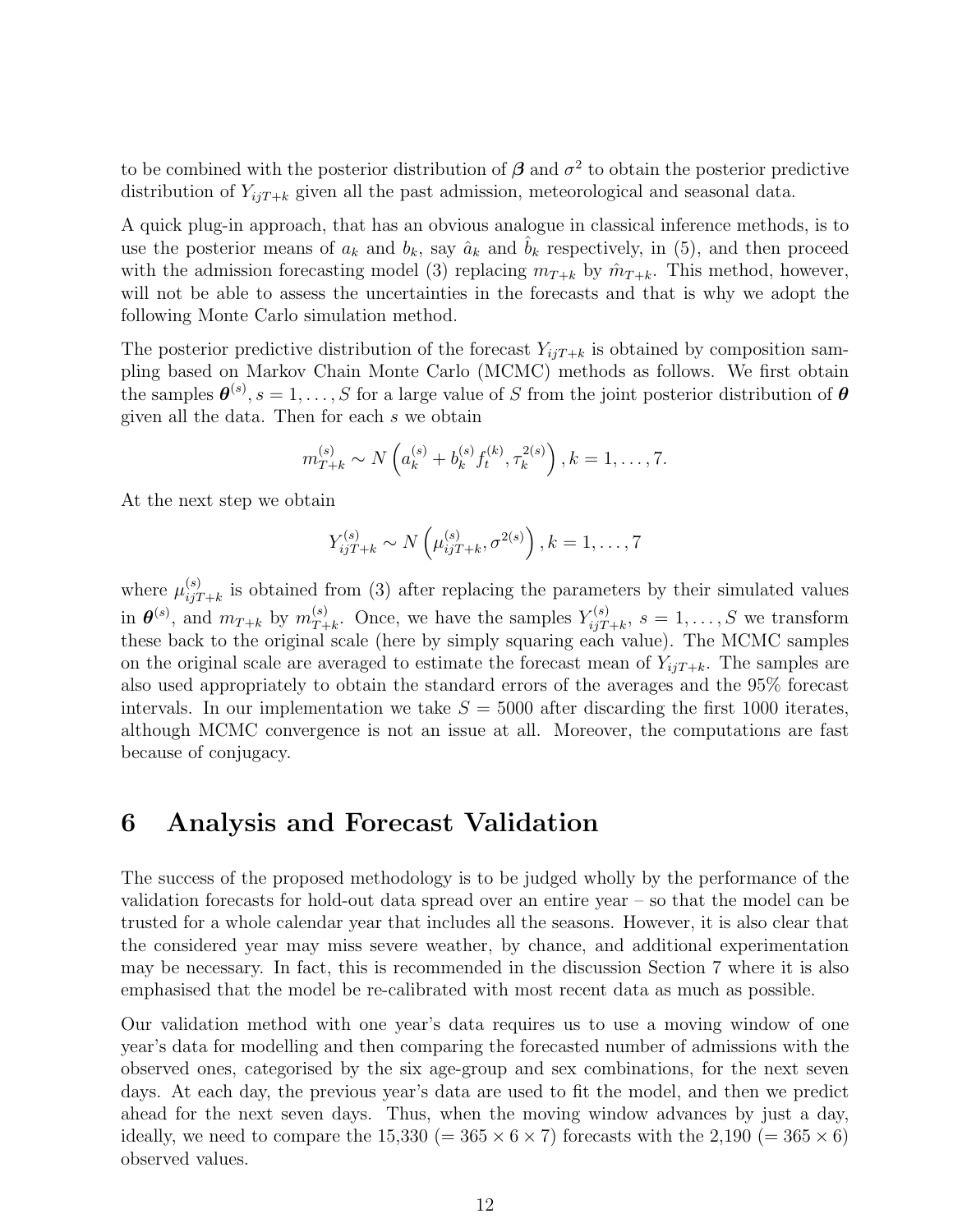However, for the Southampton hospital we only have the full meteorological data, i.e. both the observed and forecasted temperatures, for the year 2010. Hence, the last day we stop data collection is 24th of December, so that we have all the comparison data available for seven days ahead until December 31. As a result, our validation comparisons are based on actual data from 359 days.

For the Cardiff data set, we do not have the forecasted meteorological data but have the observed temperature data and the admissions data from 25th April 2010 to January 31, 2012. Hence, for forecast validation purposes, the first forecasting window starts on April 25, 2011 (allowing for previous one year's data for modelling), and as a result we compare forecasts for 278 days (from April 25, 2011 to January 31, 2012) with the corresponding observed ones.

For both hospitals, we compare the following three forecasting methods. The first one is the persistence forecast, which is simply the most recent observation, and in our application refers to the number of admissions a week ago. The persistence forecasts, simplest to obtain, present a baseline method of forecasting and facilitate comparison. The second method uses a six-week moving average method, similar to that currently used by the hospital operations departments. The third forecasting method treats the observed temperatures as the forecasts temperature, and thus ignores the inherent uncertainty associated with the forecasts.

We compare the above three methods with the the proposed full Bayesian method that takes care of the uncertainties in the forecasts. However, the temperature forecasts for the Cardiff hospital are not available for the entire period, and hence we do not consider the last method for the Cardiff data set.

In this paper, to compare the above forecasting methods, we use four key summary criteria: the root mean square error (RMSE), the mean absolute error (MAE), the relative bias (RB), and the nominal coverage. A good forecasting method should have low RMSE and MAE values, which are on the original unit of the data. The RB should be close to zero for forecast unbiasedness. Lastly, the achieved coverage should be close to its true value. This last criterion is very stringent as it not only requires the central tendency of the Bayesian forecast distribution to be correct, but also demands their correct uncertainty assessment, see e.g. Gneiting *et al.* (2007).

We now consider validation of the model using data for the whole year, for both the hospitals. We compare the predictive performance of the forecasted number of admissions for our proposed method against the six week moving average and the persistence. Tables 3 and 4 provide the RMSE, MAE and RB for all three methods of forecasting. In addition, the nominal coverages of the 95% forecast intervals for the proposed Bayesian model are shown; such coverages are not meaningful for the persistence forecasts and six-week moving averages. As expected, the persistence method fares worst in terms of the RMSE, MAE and RB. This is not surprising since it is a fairly naive forecasting approach and fails to account for any trends in admissions, unlike the moving average and the proposed Bayesian model. Further, the first three criteria show that, overall, the Bayesian methods are uniformly better than the six-week moving average method. In particular, the relative biases of the proposed methods are almost half of that for the six-week moving averages. Typically, there is almost 3-6%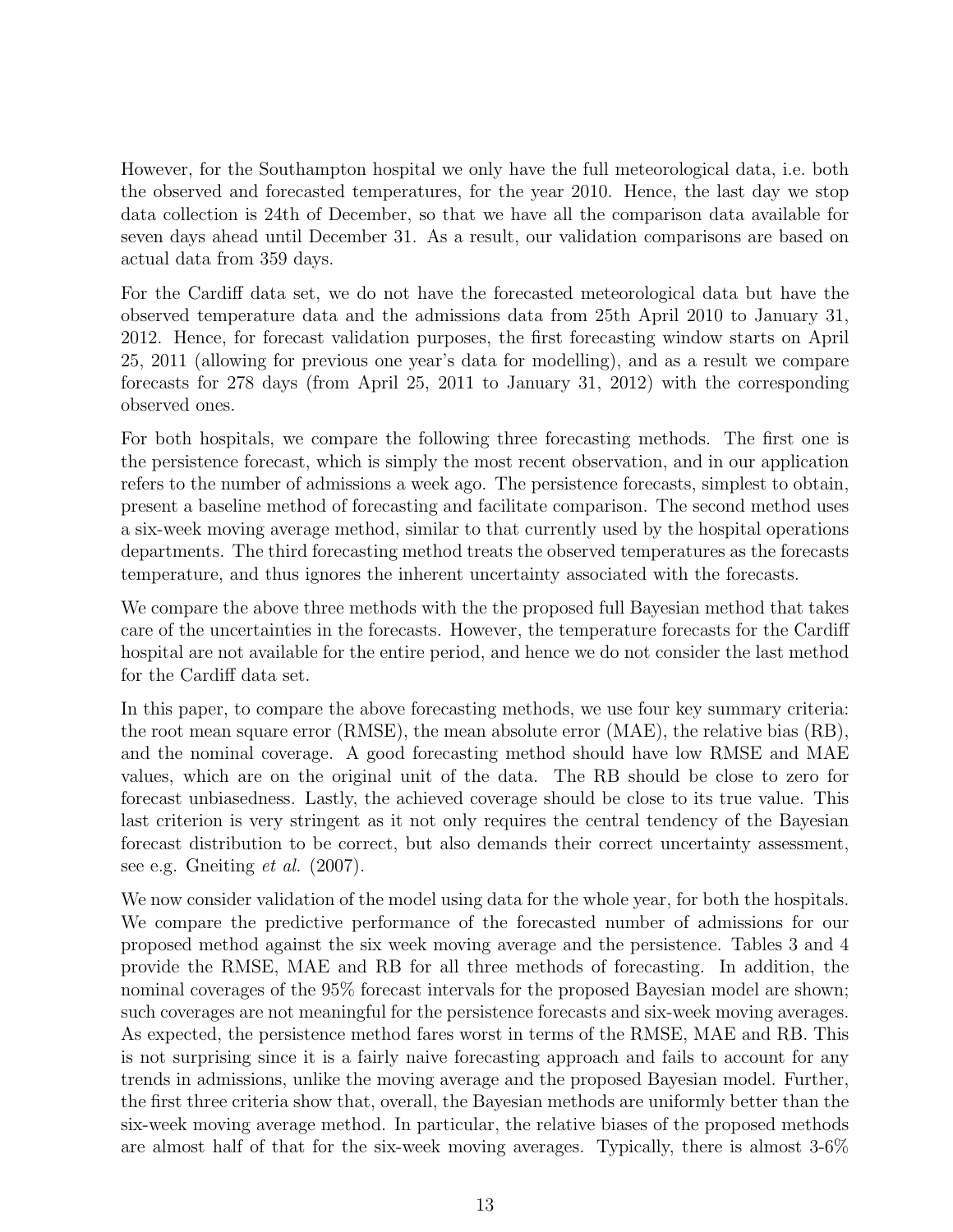reduction in the RMSE and MAE as well. This reduction in RMSE and MAE is similar for both Southampton and Cardiff hospitals.

Note that the RMSE for the Bayesian method when observed temperatures are plugged-in does not increase with the forecasting step (number of days). This is expected since the model (2) is not a time-series model, as mentioned in Section 3. However, as expected both the RMSE and MAE increase when the forecasted temperatures are used instead of the observed temperature. The RMSEs and the MAEs for the forecasted temperature method are close to those for the observed temperature method which shows that the forecasts and the observed temperatures are also close.

Figure 6 provides a plot of the RMSE for each day during the entire validation period for each of the two hospitals. As expected, both the six-week moving average forecasts and the model based forecasts, using observed temperature data, outperform the persistence method. According to the RMSE, the model-based method outperforms the six-week moving average method on the vast majority of days. Remarkably, the top panel of this figure, for the Southampton data, also reveals that a dip in the temperature graph is followed by a dip in the RMSE for the model based method and the dipped RMSE values are smaller than the same for the six week moving average method. The same phenomenon is also seen in the plot for Cardiff data (bottom panel) except for the first half of the month of November, which is perhaps due to the effect of some unusual events, e.g. closure of a nearby hospital, during the time at Cardiff. This analysis demonstrates that the proposed model based method is likely to be more accurate during rapid temperature changes, typically during the onset of cold, and highly variable winter weather.

The nominal coverages, both overall and the ones broken down by the number of forecasting days ahead, of both the methods are very near to the true value of 95%. This shows that the forecasts using the proposed methods have the correct amount of uncertainties associated with them. It is also remarkable that these measures are based on validation data spanning over a year, hence the proposed model and the forecasting methods are likely to hold true throughout the year.

The lengths of the 50% and 90% forecast intervals are shown as boxplots in Figure 7 for both of the proposed methods. As expected, the forecasted temperature method has slightly more variability in length than the observed temperature method, thus some intervals under the forecasted temperature method will be wider than the ones under the observed temperature method.

The above overall analyses are followed up by more detailed analysis where the forecasts are broken down by the day of the week and whether it is a school holiday or not, see Figures 8 and 9. As in the previous overall case, the two figures show that the RMSE and MAE are higher for the forecasted temperature method than the observed temperature method. More importantly, as can be expected, the models find it easier to forecast for Saturday and Sunday than for the weekdays. However, there seems to be no large differences in all four criteria values for the weekdays and also for weekends. There is no pattern either in the nominal coverages or the relative biases for the seven days further classified by school holiday. These results show the overall stability of the forecasts.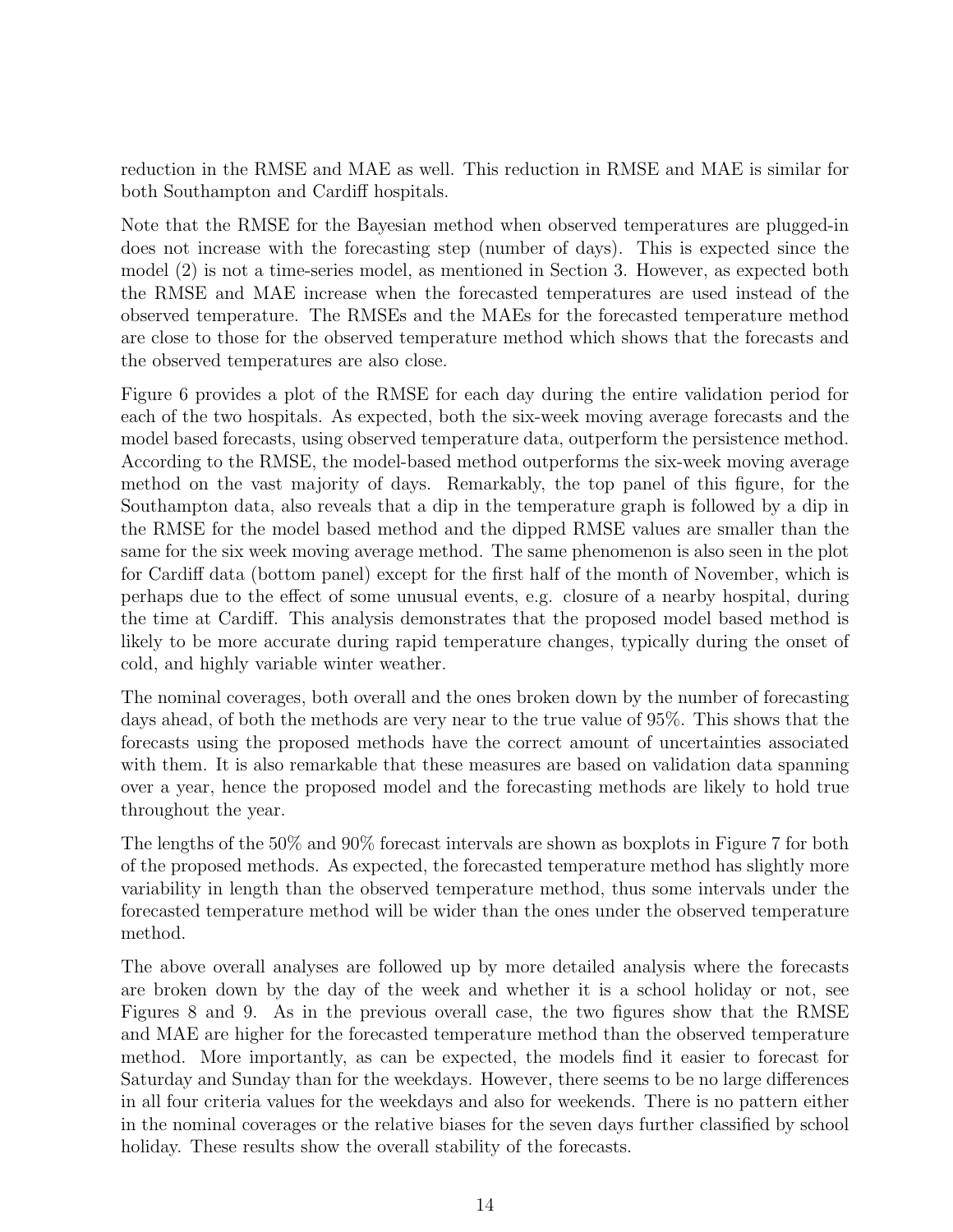# 7 Discussion

This paper shows that forecasting of number of hospital admissions is significantly improved by incorporating meteorological information. A parsimonious model for number of daily admissions is obtained by including the mean temperature of the day and the minimum observed temperature last week at a site near the hospital. The model is thus able to adjust to both immediate and past changes in temperature, and has been shown to perform particularly well when there are sudden changes in temperature which may occur, for example, during the onset of cold weather during the autumn. The model also includes two most important demographic variables: age-group of patients and their gender and thus is able to produce forecasts of number of admissions for each of the sex and age group categories. The two most important seasonal variables, day of the week and whether it is a school holiday, are also seen to be significant in the final model that includes interaction between minimum temperature last week and age-group. This is intuitively justified by the fact that the minimum temperature has a different effect on different age groups.

A unified Bayesian hierarchical model has been developed for the short-term forecasting purposes. The hierarchical feature of the model enables us to propagate the uncertainties in the meteorological forecasts into the overall uncertainties in the forecasts for number of admissions. An extensive investigation using several forecast validation criteria shows the superiority of the methods over the simple moving average method of forecasting often used by the hospital managers. These results have been observed for admissions data for both the participating hospitals.

The Bayesian model can be extended to provide estimates of daily admissions by specific ailments as well. This has been investigated, but results are not reported because of the presence of a large number of zero counts in the data finely categorised by age-group, sex and ailments. A possible extension is to pool the data from different hospitals thereby avoiding the overwhelming number of zero counts. A hospital specific random effect can be included to account for differences between hospitals. Another possibility is to model aggregated data at a lower level temporal resolution, e.g. the weekly counts instead of the dailies.

Returning to the cost-saving point made in the Introduction, it is anticipated that the improved forecasts will enable hospitals to react to predicted changes in emergency demand and then to adjust their elective schedules more efficiently. Indeed, anecdotal evidence suggests this to be the case for the two participating hospitals. We expect to more formally capture cost-benefits savings through further planned pilots with an increased number of hospitals over the winter 2012/13.

The proposed method is only designed to work under normal operating circumstances. It will not be able to cope with catastrophes caused either by nature or human. The model is also not likely to work unchecked and automatically for long periods of time. It is recommended that the model is re-calibrated with most-recent data as frequently as possible, e.g. monthly, so that recent changes in admission practices and any systematic errors are dealt with in a regular time interval. The auxiliary observed temperature and forecast data are also need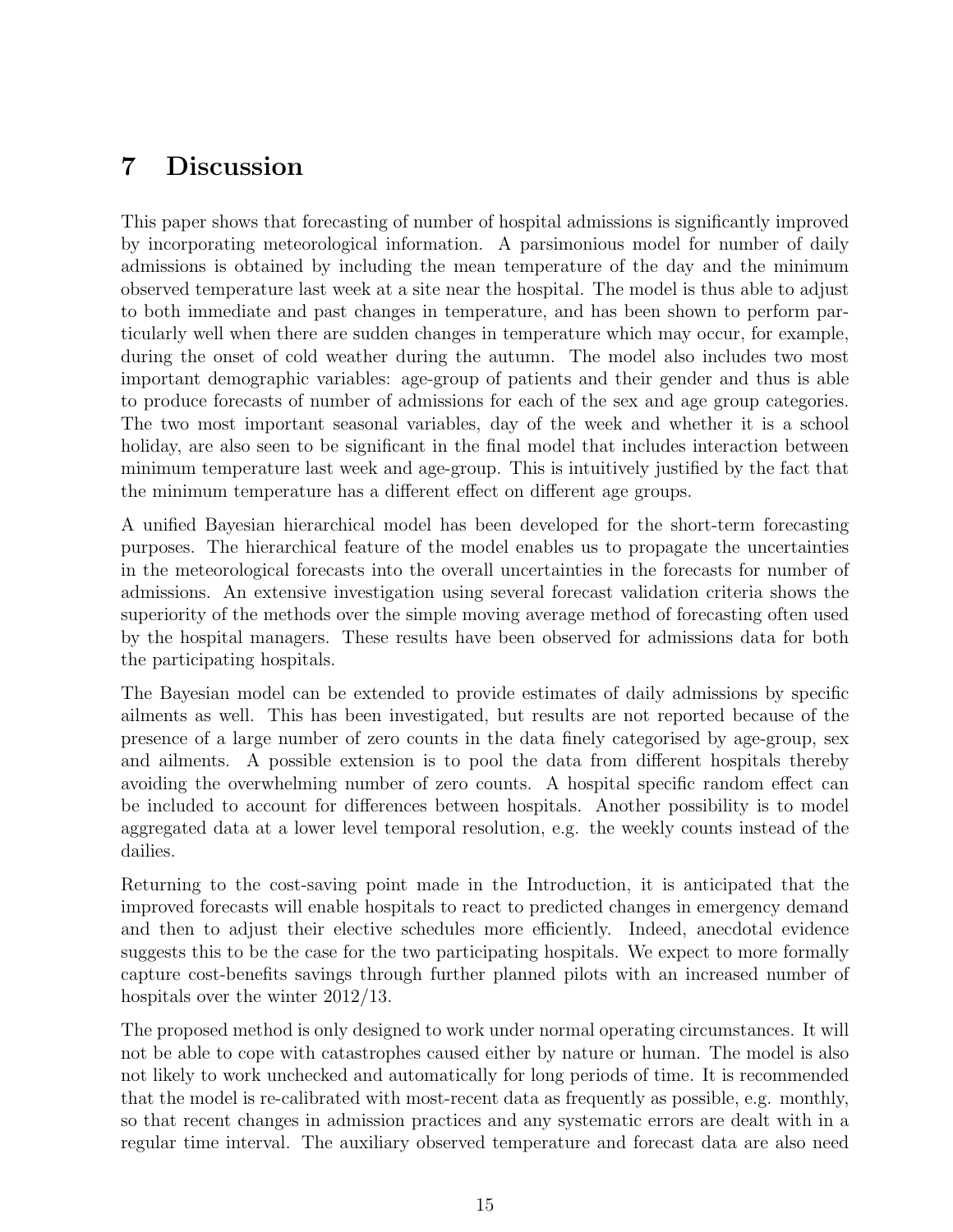to be updated so that any improvement in weather forecasting is fed to the demand forecast model. Although the model has been shown to produce good forecasting results for the two participating hospitals, it is recommended that a fresh model search, as done in Section 3, is performed for each hospital so that any local effect is taken into account in the best possible way.

## Acknowledgement

The authors thank Patrick Sachon from the Met Office; Alison Gray and Ben Hendy from the Southampton University Hospital Trust; and Andrew Nelson, Steve Tarr and John Peters from the Cardiff and Vale University Health Board for providing the data used here and sharing their many helpful insights.

#### References

- Akaike, H. (1974). A new look at the statistical model identification. IEEE Transactions on Automatic Control,  $19(6)$ ,  $716-723$ .
- Bhaskaran, K., Hajat, S., Haines, A., Herrett, E., Wilkinson, P. and Smeeth, L. (2010). Short term effects of temperature on the risk of myocardial infarction in England and Wales: times series regression analysis of the myocardial ischaemia national audit project (MINAP) registry, British Medical Journal (BMJ), 341(3823), 1136-1146.
- Bowler, N. E., Arribas, A. and Mylne, K. R (2008). The Benefits of Multianalysis and Poor Man's Ensembles. Monthly Weather Review, 136, 4113-4129.
- Box, G.E.P. and Cox, D.R. (1964). An analysis of transformations (with discussion). Journal of the Royal Statistical Society, Series B, 26, 211–252.
- Clinch, J.P. and Healy, J.D. (2000). Housing standards and excess winter mortality. Journal of Epidemiological Community Health, 54, 719–720.
- Congdon, P. (2000) A Bayesian approach to prediction using the gravity model, with an application to patient flow modeling. Geographical Analysis, 32, 205-224.
- Cowperthwaite, M.C. and Burnett, M.G. (2011). The association between weather and spontaneous subarachnoid hemorrhage: An analysis of 155 US hospitals. Neurosurgery, 68(1), 132–139.
- Curwen, M. (1991). Excess Winter Mortality: a British phenomenon? Health Trends, 22, 169–175.
- Dominici, F., Peng, R. D., Bell, M. L., Pham, L., McDermott, A., Zeger, S. L. and Samet, J. M. (2006). Fine particulate air pollution and hospital admission for cardiovascular and respiratory diseases. Journal of the American Medical Association, 295, 1127-1134.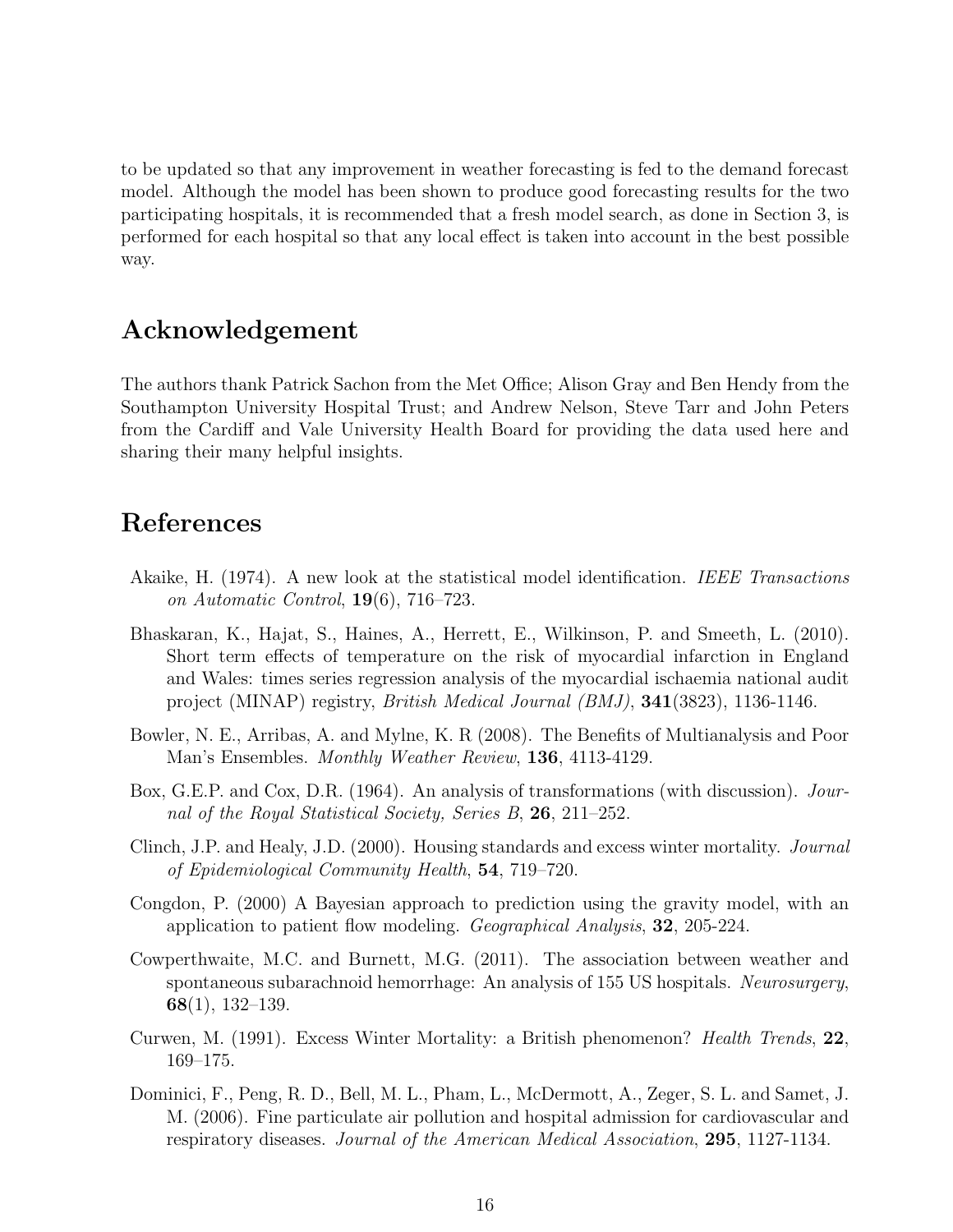- Donaldson, G. and Keatinge, W. (2002). Excess Winter Mortality: Influenza or Cold stress? Observational Study. British Medical Journal, (BMJ), 324(7329), 89–90.
- Evans, R. E., Harrison, M. S. J., Graham, R. J. and Mylne, K. R. (2000). Joint mediumrange ensembles from the Meteorological Office and ECMWF systems. Monthly Weather Review, 128, 3104-3127.
- Fuentes, M. and Raftery, A. (2005). Model Evaluation and Spatial Interpolation by Bayesian Combination of Observations with outputs from Numerical Models. Biometrics, 61, 36–45.
- Glezen, P.W., Payne, A.A., Snyder, D.N. and Downs, T.D. (1982). Mortality and Influenza. Journal of Infectious Diseases, 146(3), 313–321.
- Gneiting, T., Balabdaoui, F., and Raftery, A.E. (2007). Probabilistic forecasts, calibration and sharpness. Journal of the Royal Statistical Society. Series B: Statistical Method $ology, 69(2), 242-268.$
- Hajat, S. and Haines, A. (2002). Associations of cold temperatures with GP consultations for respiratory and cardiovascular disease amongst the elderly in London. International Journal of Epidemiology,  $31(4)$ , 825–830.
- Hajat S., Kovats R.S. and Lachowycz K. (2007). Heat-related and cold-related deaths in England and Wales: who is at risk? Occupational and Environmental Medicine,  $64(2)$ , 93–100.
- Healy, J. (2003). Excess winter mortality in Europe: a cross country analysis identifying key risk factors. Journal of Epidemiology and Community Health, 57, 784–789.
- Jones, S. A., Joy, M. P. and Pearson, J. (2002) Forecasting demand of emergency care. Health care management science, 5, 297-305.
- Lowthian, J. A., Curtis, A. J., Jolley, D. J., Stoelwinder, J.U., McNeil, J. J., and Cameron, P. A. (2012) Demand at the emergency department front door: 10-year trends in presentations. Medical Journal of Australia, 196, 128-132.
- Office for National Statistics (2004). National Statistics Online Population Estimates. Available at www.neighbourhood.statistics.gov.uk/dissemination. Accessed on 01/04/2012.
- O'Brien, K.L., Walters, M.I., Sellman, J, Quinlisk, P., Regnery, H., Schwartz, B. and Dowell, S.F, (2000). Severe Pneumococcal Pneumonia in Previously Healthy Children: The Role of Preceding Influenza Infection. Clinical Infectious Diseases, 30(5), 784–789.
- Raftery, A. E., Gneiting, T., Balabdaoui, F. and Polakowsk, M. (2005). Using Bayesian Model Averaging to Calibrate Forecast Ensembles. Monthly Weather Review, 138, 4199-4211.
- Sahu, S. K., Gelfand, A. E. and Holland, D. M. (2007). High Resolution Space-Time Ozone Modeling for Assessing Trends. Journal of the American Statistical Association, 102, 1221–1234.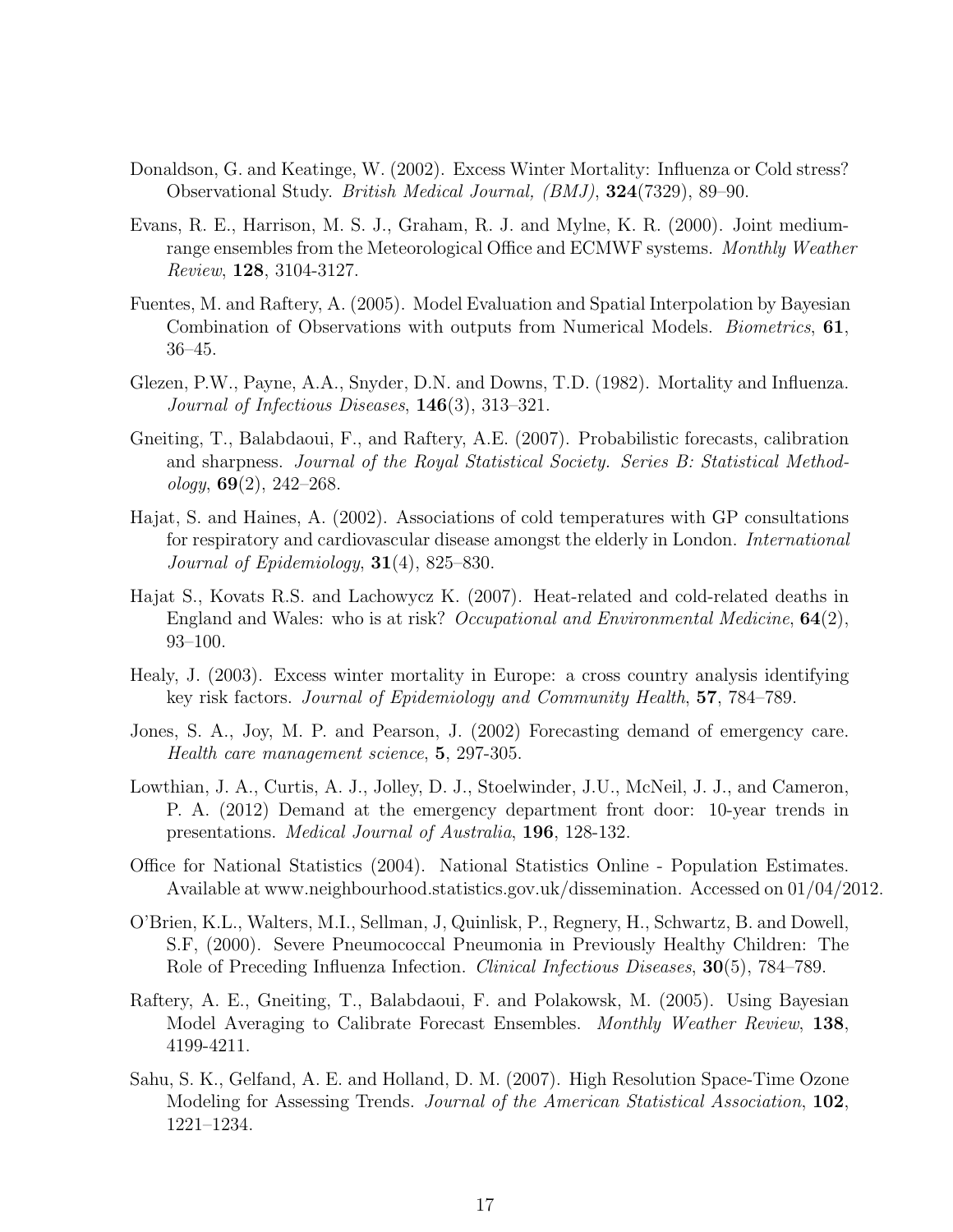Table 1: Parameter estimates for the best fitting model for the Southampton and Cardiff hospital data. The model R-squared values are 0.806 for Southampton and 0.910 for Cardiff, with residual standard errors of 0.5313 and 0.5477, respectively. For Southampton, the AIC=3464.11 and BIC=3566.56; while for Cardiff, the AIC=3603.77 and BIC=3706.22.

|                                               |          | Southampton        | Cardiff  |                    |  |
|-----------------------------------------------|----------|--------------------|----------|--------------------|--|
| Parameter                                     | Estimate | 95% CI             | Estimate | 95% CI             |  |
| Intercept                                     | 3.293    | (3.189, 3.398)     | 4.389    | (4.196, 4.439)     |  |
| Male $(\alpha_2)$                             | 0.576    | (0.499, 0.653)     | 0.359    | (0.279, 0.439)     |  |
| Adult $(\gamma_2)$                            | 2.380    | (2.260, 2.501)     | 3.169    | (3.175, 3.435)     |  |
| Elderly $(\gamma_3)$                          | 0.903    | (0.782, 1.023)     | $-1.676$ | $(-1.726, -1.466)$ |  |
| Monday                                        | 0.446    | (0.362, 0.529)     | 0.664    | (0.578, 0.751)     |  |
| Tuesday                                       | 0.316    | (0.233, 0.400)     | 0.740    | (0.653, 0.836)     |  |
| Wednesday                                     | 0.377    | (0.293, 0.460)     | 0.703    | (0.617, 0.789)     |  |
| Thursday                                      | 0.302    | (0.219, 0.385)     | 0.763    | (0.677, 0.849)     |  |
| Friday                                        | 0.348    | (0.265, 0.432)     | 0.806    | (0.719, 0.892)     |  |
| Saturday                                      | $-0.042$ | $(-0.125, 0.042)$  | 0.170    | (0.084, 0.256)     |  |
| Holiday                                       | $-0.012$ | $(-0.169, -0.066)$ | $-0.095$ | $(-0.148, -0.042)$ |  |
| Daily Temperature $(\lambda_m)$               | $-0.011$ | $(-0.018, -0.005)$ | 0.014    | $(-0.033, 0.000)$  |  |
| Temperature Last Week $(\lambda_n)$           | $-0.015$ | $(-0.024, -0.006)$ | $-0.034$ | $(-0.022, 0.016)$  |  |
| Male:Adult $((\alpha : \gamma)_{22})$         | $-0.331$ | $(-0.440, -0.222)$ | $-3.749$ | $(-3.861, -3.636)$ |  |
| Male:Elderly $((\alpha : \gamma)_{23})$       | $-1.149$ | $(-1.258, -1.040)$ | $-0.680$ | $(-0.793, -0.568)$ |  |
| Adult:Temp. Last Week $((\gamma : n_t)_2)$    | 0.015    | (0.004, 0.026)     | 0.032    | (0.014, 0.041)     |  |
| Elderly: Temp. Last Week $((\gamma : n_t)_3)$ | 0.004    | $(-0.007, 0.015)$  | 0.023    | (0.008, 0.035)     |  |

- Sahu, S. K., Yip, S., and Holland, D. (2009). Improved space-time forecasting of next day ozone concentrations in the eastern U.S. Atmospheric Environment, 43(3), 494–501.
- Schwarz, G. E. (1978). Estimating the dimension of a model. Annals of Statistics, 6, 461–464.
- Sargeant, F. (1964). A survey of human biometeorology. International Journal of Biometeorology,  $9(1)$ , 1–3.
- Zhu, L. Carlin, B. P. and Gelfand, A. E. (2003). Hierarchical regression with misaligned spatial data: relating ambient ozone and pediatric asthma ER visits in Atlanta. Environmetrics, 14, 537-557.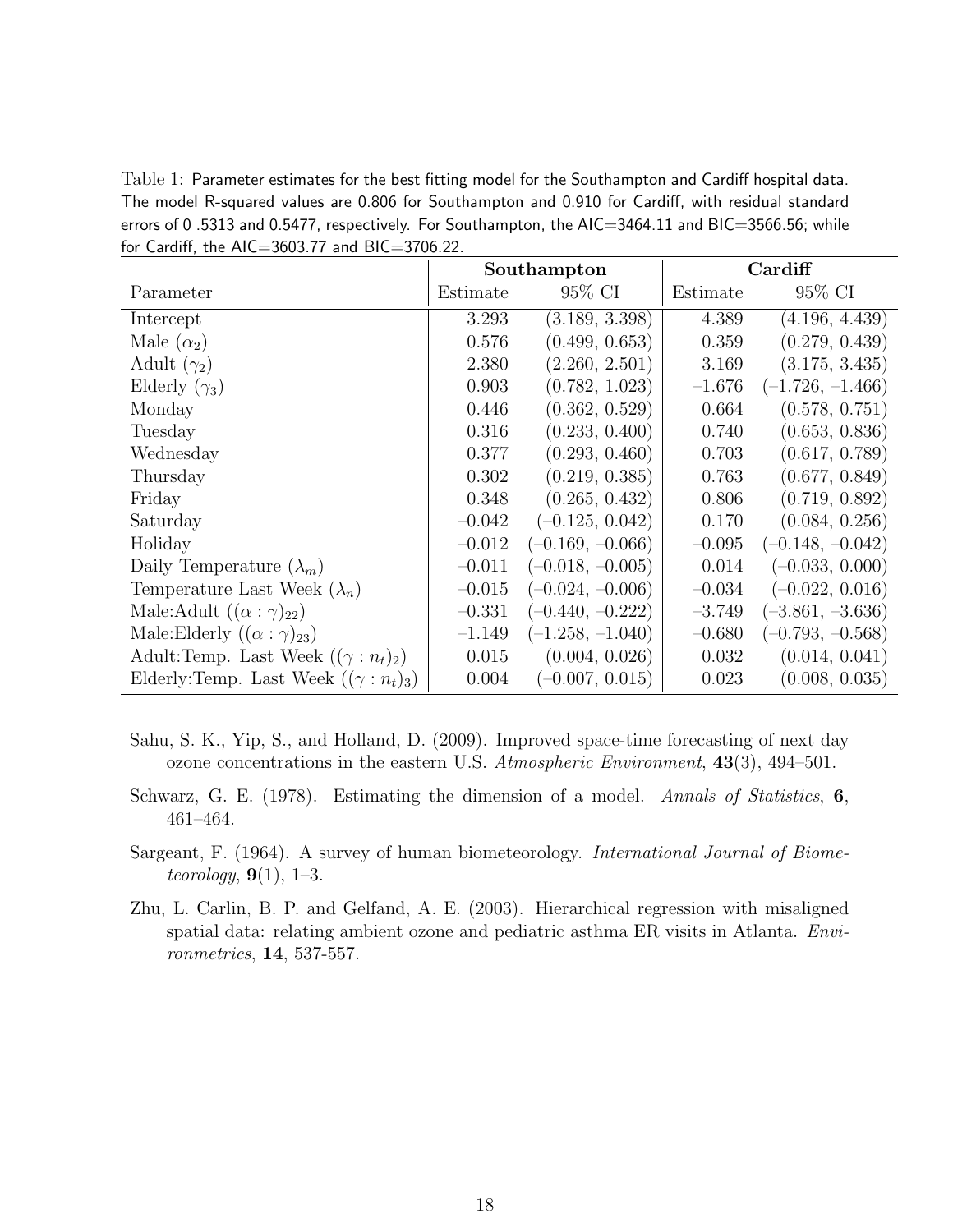| $\rm day$      | $a_k$    |                  |          | $b_k$        | $\tau_{\rm\scriptscriptstyle L}^{\scriptscriptstyle\omega}$ |              |  |
|----------------|----------|------------------|----------|--------------|-------------------------------------------------------------|--------------|--|
|                | Estimate | 95\% CI          | Estimate | 95% CI       | Estimate                                                    | 95\% CI      |  |
|                | $-1.19$  | $(-1.48, -0.91)$ | 1.01     | (0.98, 1.04) | 2.27                                                        | (1.95, 2.65) |  |
| $\overline{2}$ | $-1.16$  | $(-1.46, -0.86)$ | 1.01     | (0.98, 1.04) | 2.41                                                        | (2.07, 2.81) |  |
| 3              | $-0.57$  | $(-0.82, -0.33)$ | 1.03     | (1.00, 1.05) | 1.79                                                        | (1.53, 2.09) |  |
| $\overline{4}$ | 0.11     | $(-0.16, 0.57)$  | 1.02     | (0.99, 1.05) | 2.32                                                        | (1.99, 2.71) |  |
| 5              | 0.18     | $(-0.12, 0.47)$  | 1.01     | (0.98, 1.05) | 2.82                                                        | (2.43, 3.31) |  |
| 6              | 0.19     | $(-0.18, 0.55)$  | 1.02     | (0.98, 1.06) | 4.16                                                        | (3.57, 4.86) |  |
|                | 0.04     | $(-0.40, 0.46)$  | 1.03     | (0.98, 1.08) | 5.48                                                        | (4.70, 6.41) |  |

 $\text{Table 2:}$  The Bayes estimates of parameters in the temperature forecast model,  $a_k,\ b_k$  and  $\tau_k^2$ , for  $k = 1, \ldots, 7$ , with 95% credible intervals.

Table 3: The RMSE, MAE, and RB of the forecasts made by the four methods, for the Southampton data. The nominal coverages of the 95% forecast intervals are also provided for the proposed model using observed and forecasted temperatures.

|                         | $1 \mathrm{day}$                          | $2 \mathrm{day}$ | $3\;day$ | 4 day | $5\;day$ | 6 day  | 7 day | Overall |  |
|-------------------------|-------------------------------------------|------------------|----------|-------|----------|--------|-------|---------|--|
|                         | Root Mean Squared Error (RMSE)            |                  |          |       |          |        |       |         |  |
| Persistence             | 6.453                                     | 6.450            | 6.452    | 6.456 | 6.463    | 6.462  | 6.461 | 6.457   |  |
| Six Week Moving Average | 5.094                                     | 5.094            | 5.095    | 5.091 | 5.096    | 5.098  | 5.108 | 5.097   |  |
| Observed Temperatures   | 4.827                                     | 4.830            | 4.838    | 4.821 | 4.840    | 4.854  | 4.859 | 4.838   |  |
| Forecasted Temperatures | 4.832                                     | 4.841            | 4.923    | 4.994 | 5.034    | 5.221  | 5.268 | 5.019   |  |
|                         | (MAE)<br><b>Mean Absolute Error</b>       |                  |          |       |          |        |       |         |  |
| Persistence             | 5.023                                     | 5.026            | 5.029    | 5.033 | 5.038    | 5.035  | 5.038 | 5.033   |  |
| Six Week Moving Average | 3.961                                     | 3.961            | 3.960    | 3.958 | 3.962    | 3.965  | 3.972 | 3.963   |  |
| Observed Temperatures   | 3.785                                     | 3.790            | 3.800    | 3.782 | 3.795    | 3.805  | 3.805 | 3.795   |  |
| Forecasted Temperatures | 3.780                                     | 3.797            | 3.845    | 3.915 | 3.949    | 4.056  | 4.117 | 3.923   |  |
|                         | Relative Bias (RB)                        |                  |          |       |          |        |       |         |  |
| Persistence             | 0.075                                     | 0.075            | 0.076    | 0.077 | 0.077    | 0.076  | 0.077 | 0.076   |  |
| Six Week Moving Average | 0.079                                     | 0.078            | 0.079    | 0.080 | 0.079    | 0.0793 | 0.080 | 0.079   |  |
| Observed Temperatures   | 0.042                                     | 0.042            | 0.043    | 0.043 | 0.044    | 0.044  | 0.045 | 0.043   |  |
| Forecasted Temperatures | 0.044                                     | 0.047            | 0.037    | 0.041 | 0.038    | 0.049  | 0.043 | 0.042   |  |
|                         | $\bar{[}95\%)$<br><b>Nominal Coverage</b> |                  |          |       |          |        |       |         |  |
| Observed Temperatures   | 96.24                                     | 96.05            | 96.10    | 96.19 | 96.15    | 96.24  | 96.15 | 96.16   |  |
| Forecasted Temperatures | 96.05                                     | 96.43            | 96.06    | 95.58 | 95.36    | 94.94  | 94.48 | 95.57   |  |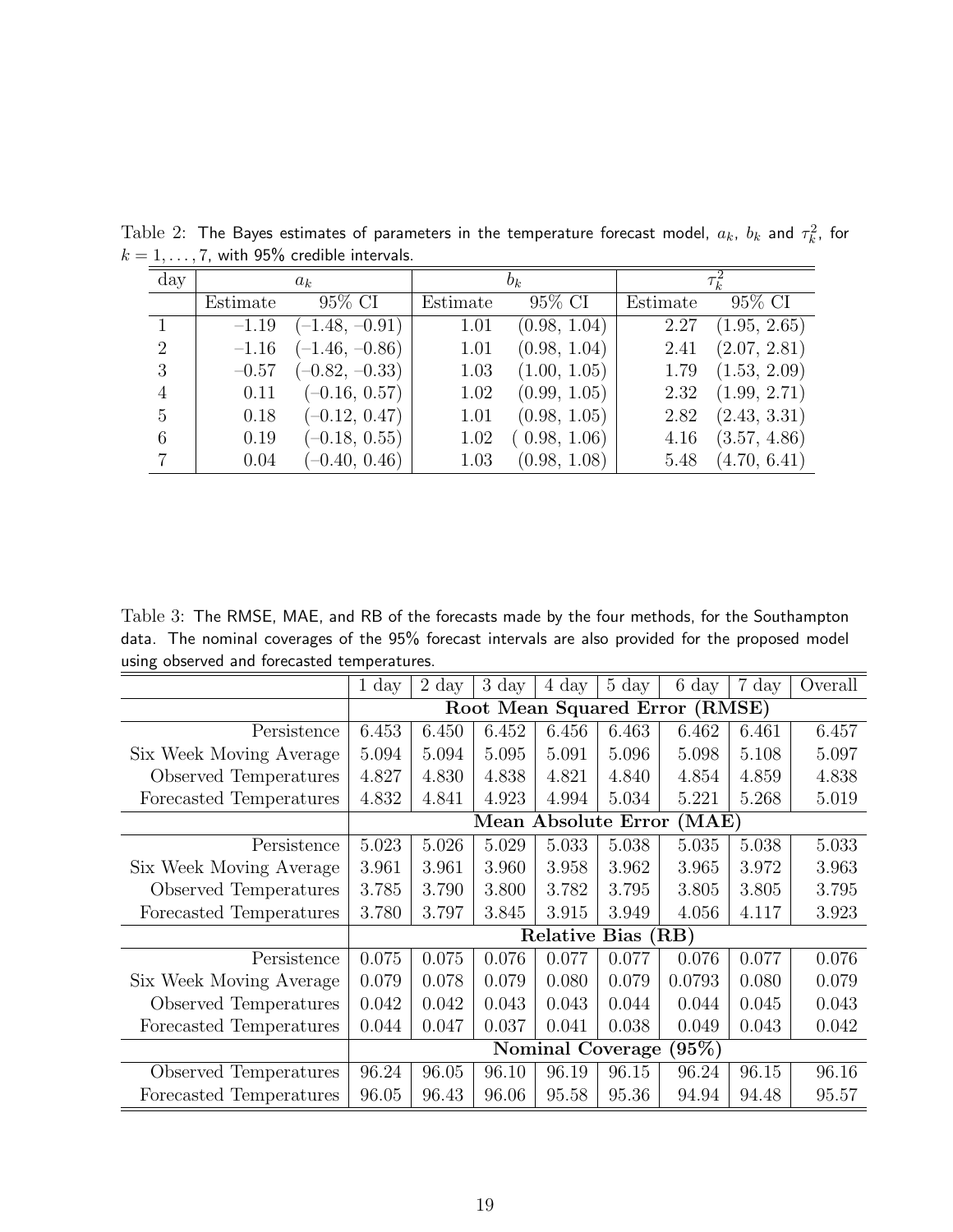Table 4: The RMSE, MAE, and RB of the forecasts made by the four methods, for the Cardiff data. The nominal coverages of the 95% forecast intervals are also provided for the proposed model using observed temperatures.

| $5551$ $\sqrt{54}$ $\sqrt{511}$ $\sqrt{51}$ $\sqrt{51}$ |                                     |                  |                |          |                |                |          |          |  |
|---------------------------------------------------------|-------------------------------------|------------------|----------------|----------|----------------|----------------|----------|----------|--|
|                                                         | $1 \mathrm{day}$                    | $2 \mathrm{day}$ | $3\;{\rm day}$ | 4 day    | $5\;{\rm day}$ | $6\;{\rm day}$ | 7 day    | Overall  |  |
|                                                         | (RMSE)<br>Root Mean Squared Error   |                  |                |          |                |                |          |          |  |
| Persistence                                             | 7.299                               | 7.529            | 7.247          | 7.515    | 7.595          | 7.583          | 7.369    | 7.449    |  |
| Six Week Moving Average                                 | 5.722                               | 5.934            | 5.858          | 5.989    | 5.827          | 5.986          | 5.715    | 5.863    |  |
| Observed Temperatures                                   | 5.782                               | 5.844            | 5.865          | 6.134    | 5.772          | 5.672          | 5.580    | 5.809    |  |
|                                                         | <b>Mean Absolute Error</b><br>(MAE) |                  |                |          |                |                |          |          |  |
| Persistence                                             | 5.505                               | 5.600            | 5.460          | 5.610    | 5.660          | 5.691          | 5.526    | 5.579    |  |
| Six Week Moving Average                                 | 4.205                               | 4.350            | 4.373          | 4.429    | 4.410          | 4.486          | 4.231    | 4.355    |  |
| Observed Temperatures                                   | 4.268                               | 4.350            | 4.379          | 4.488    | 4.318          | 4.255          | 4.169    | 4.318    |  |
|                                                         | <b>Relative Bias (RB)</b>           |                  |                |          |                |                |          |          |  |
| Persistence                                             | 0.051                               | 0.077            | 0.074          | 0.075    | 0.105          | 0.085          | 0.059    | 0.075    |  |
| Six Week Moving Average                                 | 0.065                               | 0.082            | 0.077          | 0.067    | 0.098          | 0.088          | 0.058    | 0.077    |  |
| Observed Temperatures                                   | $-0.028$                            | $-0.015$         | $-0.013$       | $-0.023$ | 0.002          | $-0.008$       | $-0.030$ | $-0.017$ |  |
|                                                         | (95%)<br>Nominal Coverage (         |                  |                |          |                |                |          |          |  |
| Observed Temperatures                                   | 95.26                               | 94.66            | 95.38          | 95.72    | 95.44          | 95.74          | 95.92    | 95.31    |  |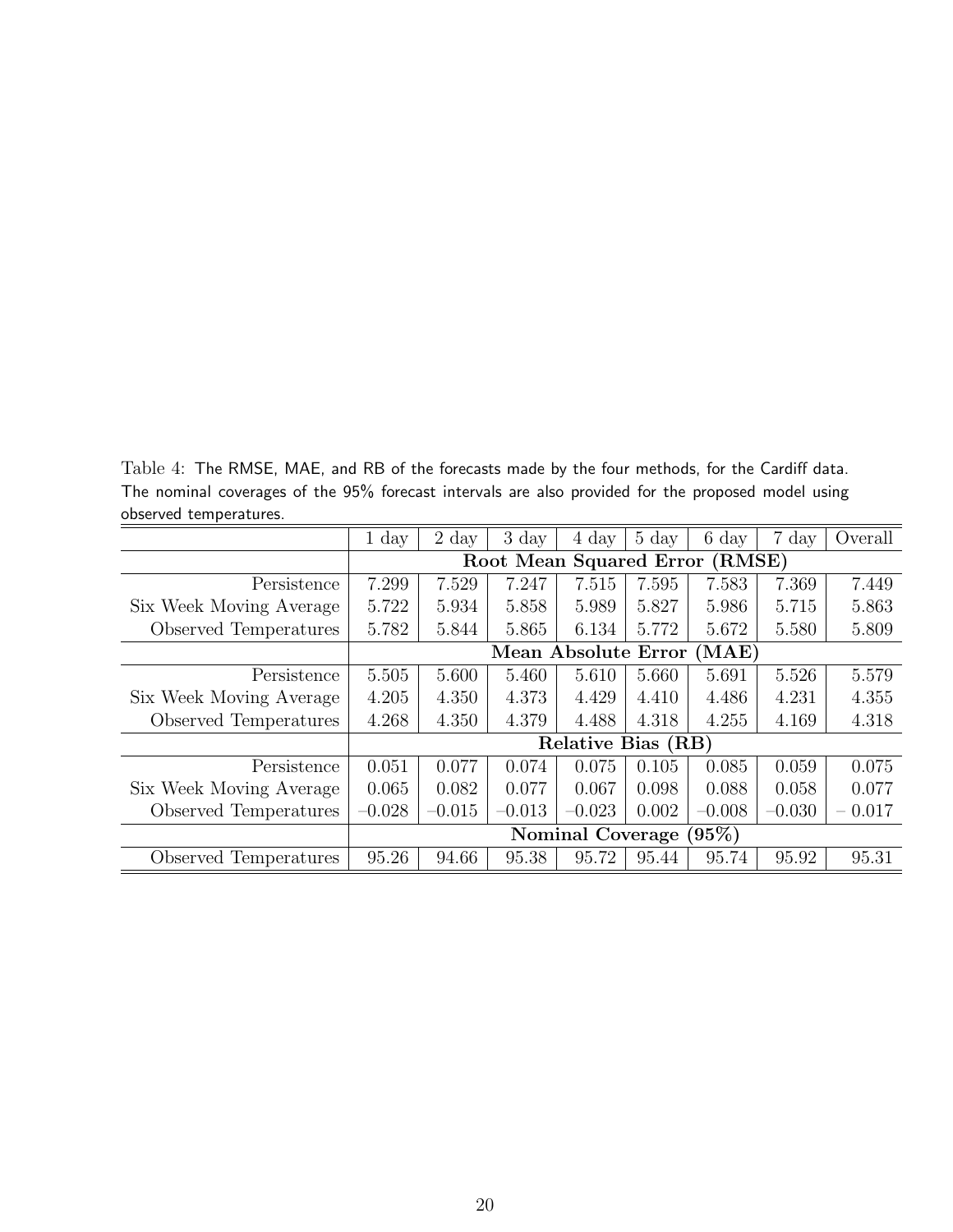Figure 1: Boxplots showing the number of admissions by day of the week, left panel is for paediatrics, the middle panel is for adults and the right panel is for the elderly age group.



Figure 2: Multiple time series plots of number of admissions (axis on the left hand side) and temperature (axis on the right hand side) during the two years 2008-9. The left panel is for paediatrics, the middle panel is for adults and the right panel is for the elderly age group.

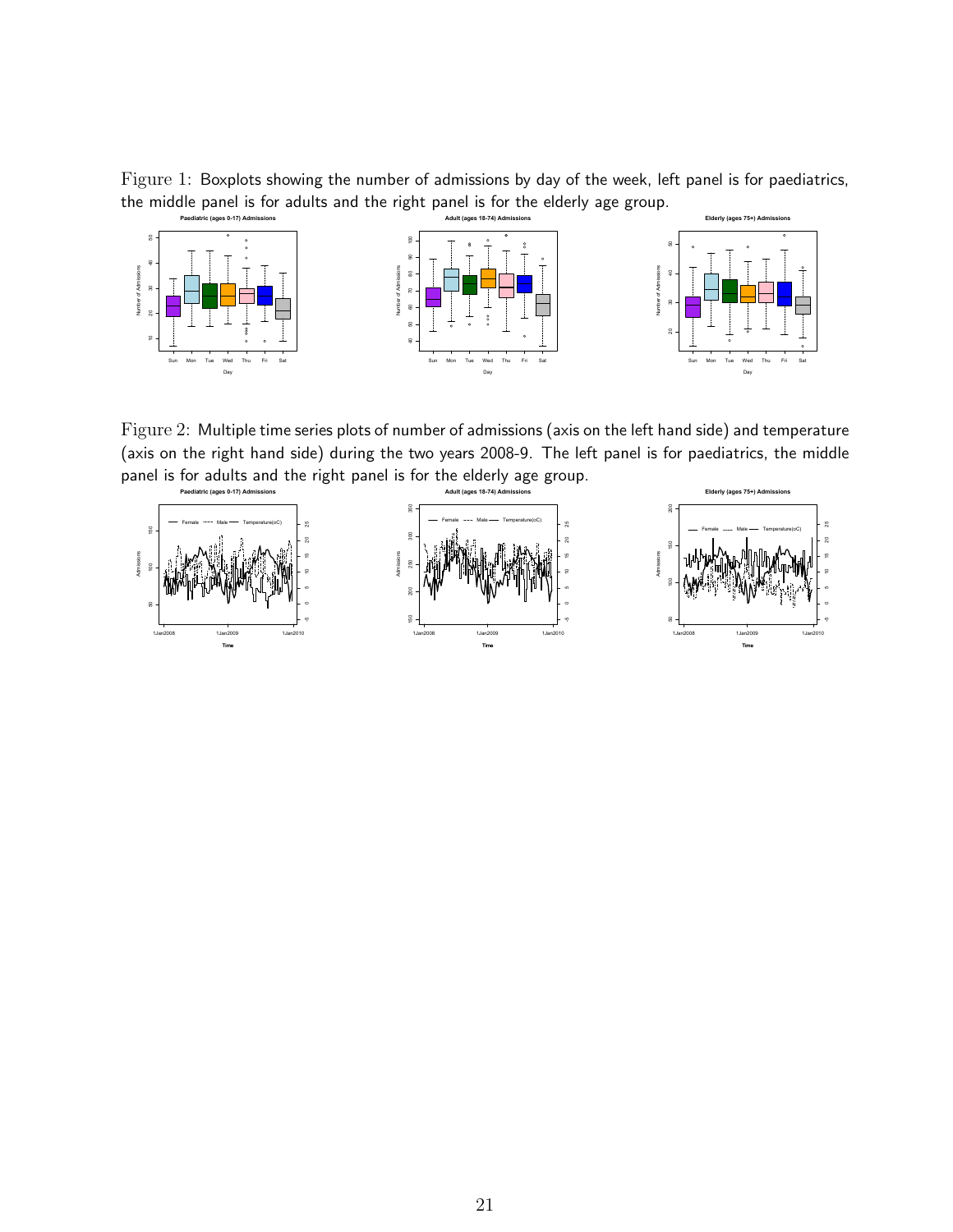Figure 3: Boxplots contrasting the number of admissions over school holiday and non-holiday periods during 2008-9, left panel is for paediatrics, the middle panel is for adults and the right panel is for the elderly age group.



Figure 4: Boxplots showing the number of admissions by month, left panel is for paediatrics, the middle panel is for adults and the right panel is for the elderly age group. The monthly average temperatures are also plotted as solid lines in each of the plots. The axis for the temperature is on the right hand side.

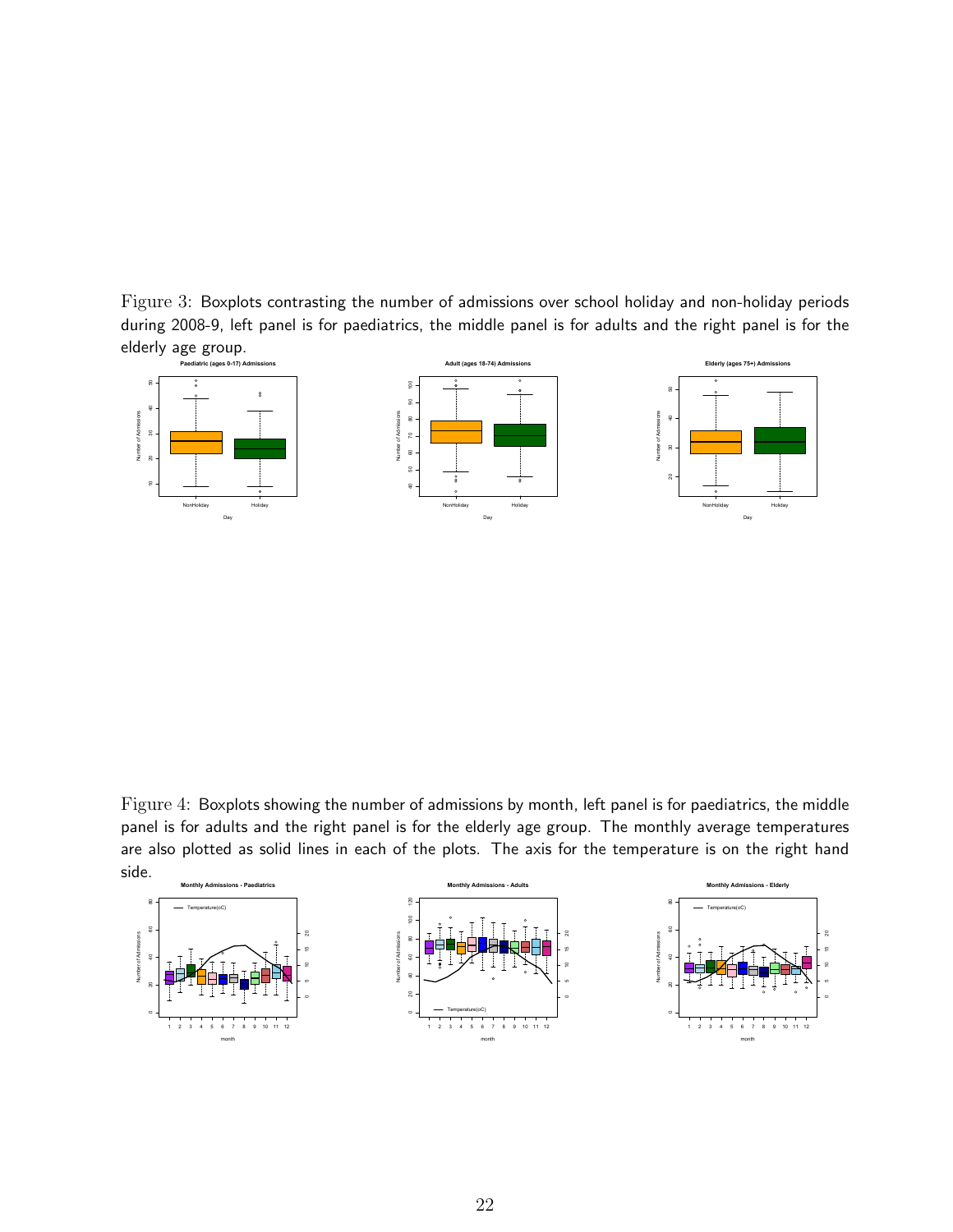Figure 5: Plots of the residuals  $r_{ijt}$  against the lagged residuals  $r_{ijt-1}$ , for  $i = \{Female, Male\}$  and  $j = \{Paediatric, Adult, Elderly\}$  admissions. The top panel is for females and the bottom panel is for males.

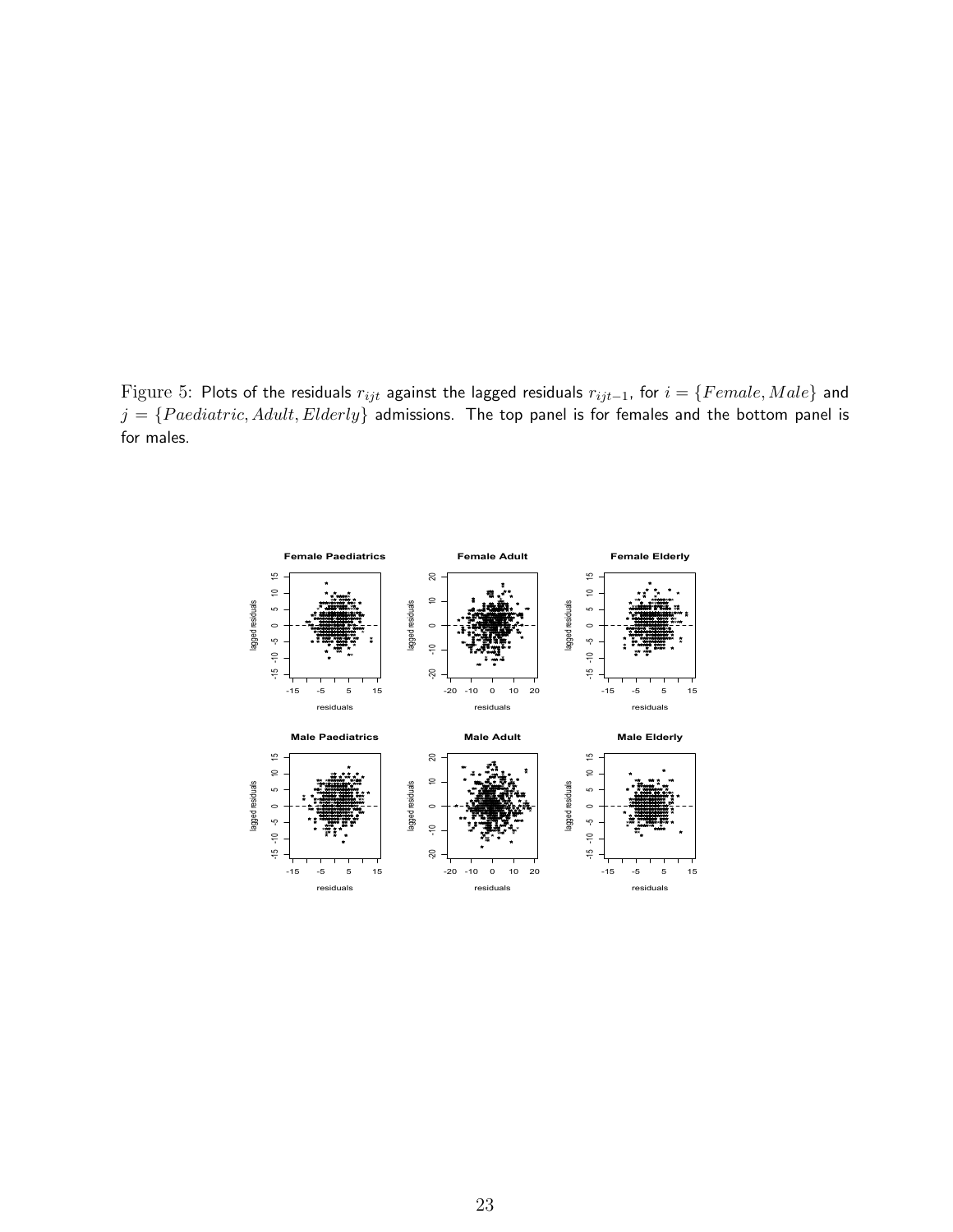Figure 6: RMSE of three forecasting methods over the entire validation periods for the two hospitals, with mean temperature superimposed.







**Southampton**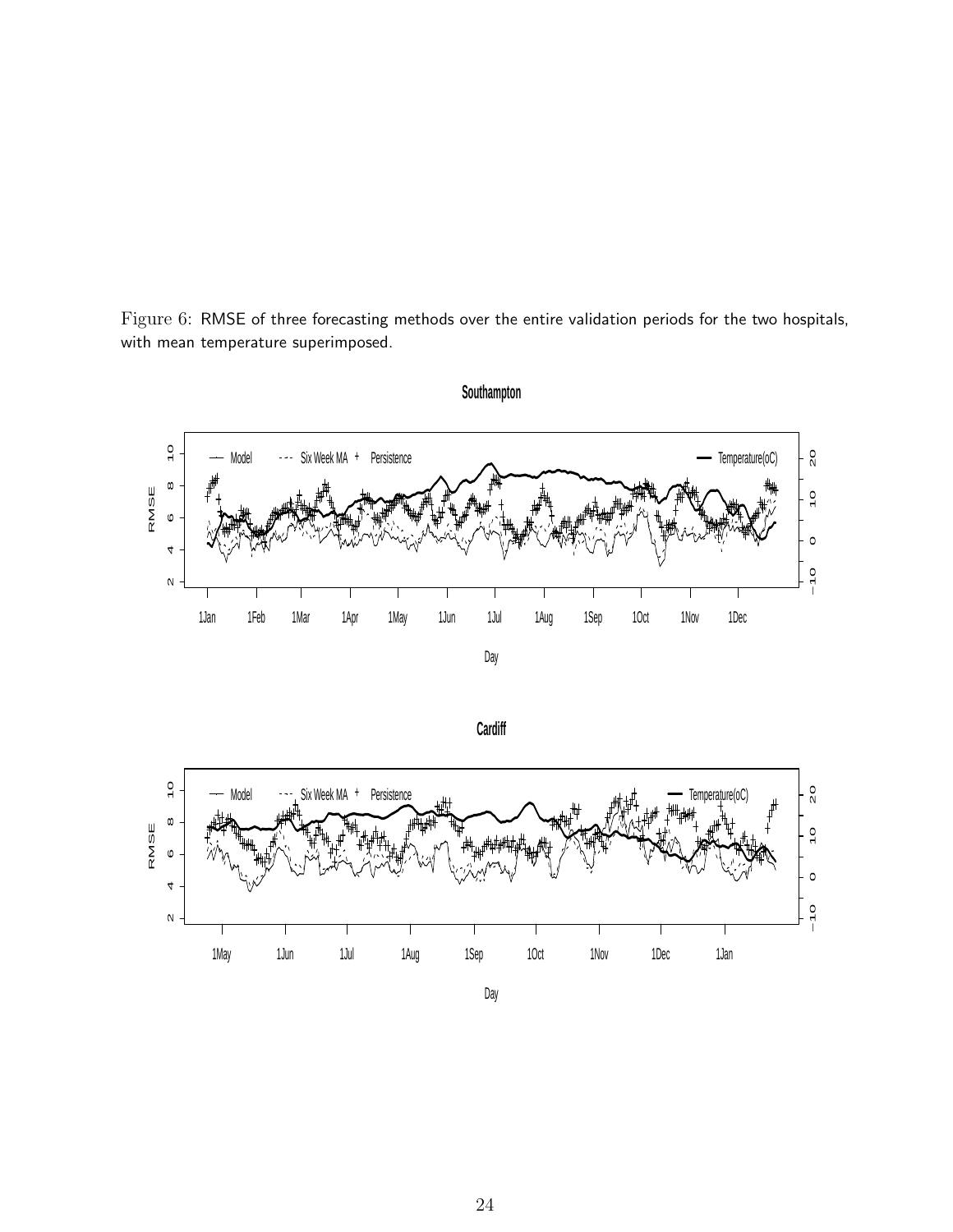

Figure 7: Boxplots of the lengths of the 50% and 90% forecast intervals.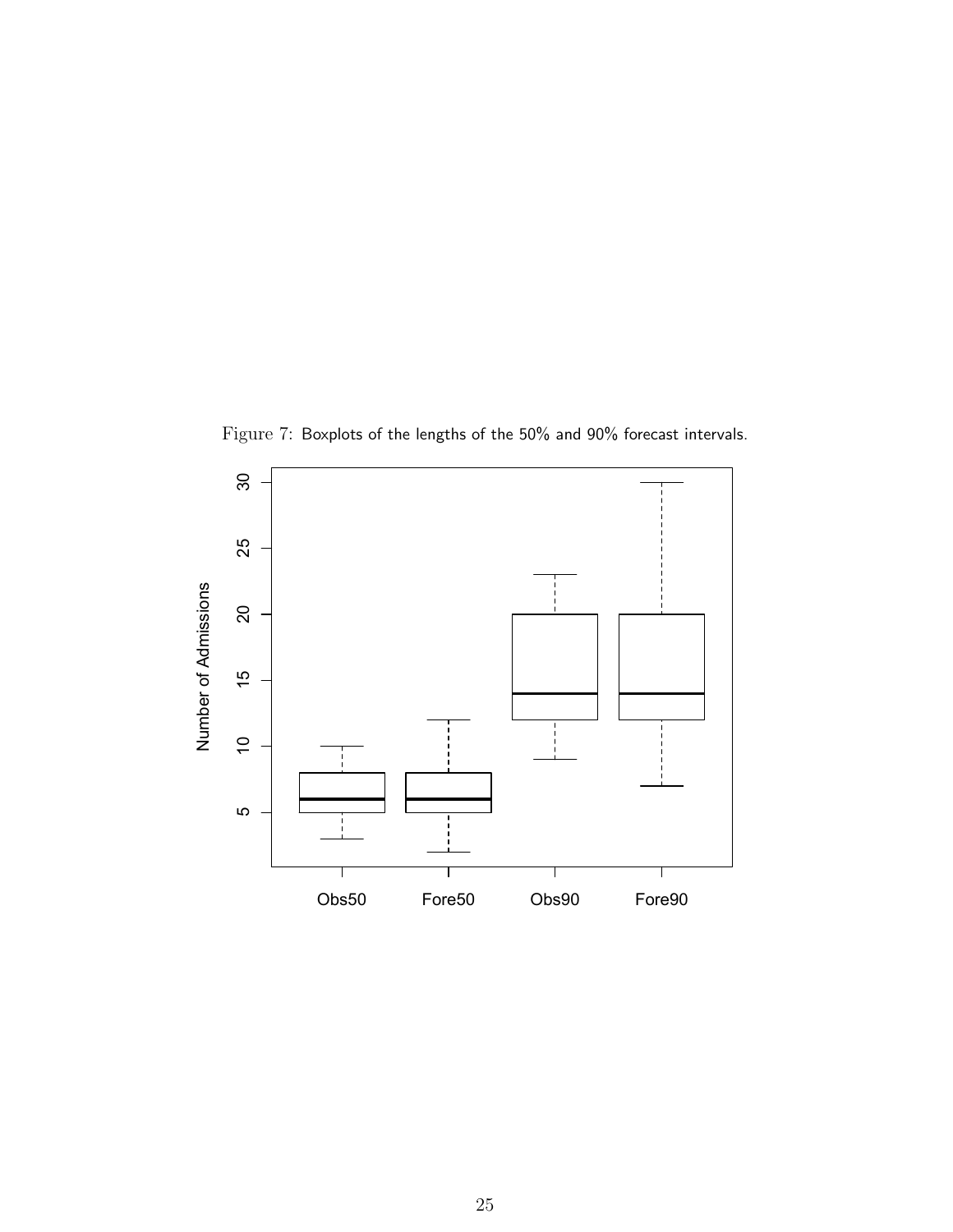Figure 8: Lineplots showing the RMSE and the nominal coverage of the 95% forecast intervals categorised by the day of the week; the left panel is for days that fall during the school holiday periods and the right panel is for the other days. The symbol 'o' represents the forecasts using observed temperatures, and '+' represents the forecasts using the forecasted temperatures.